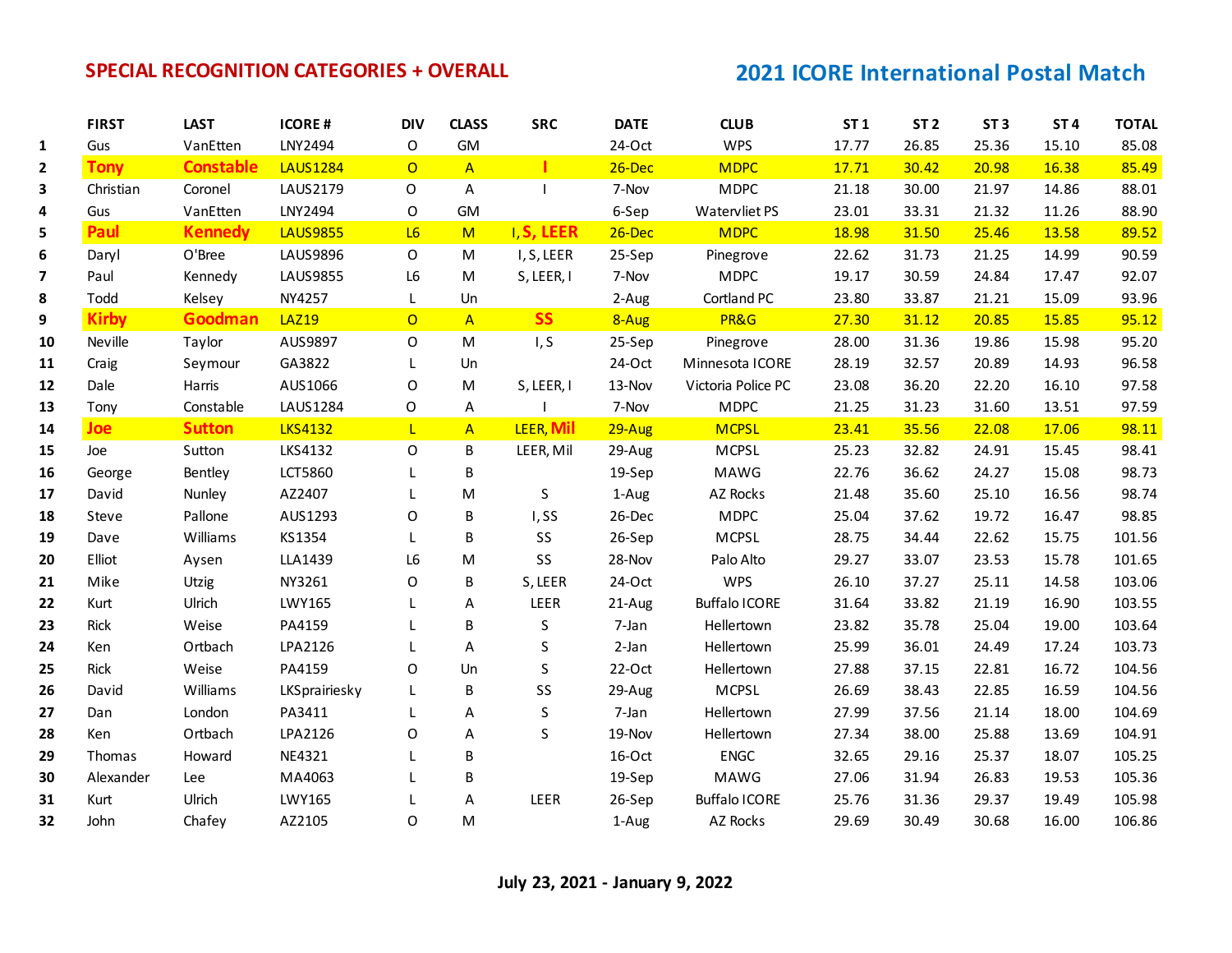| 33 | Craig          | Seymour        | GA3822         | C              | Α           |                 | $24-Oct$ | Minnesota ICORE          | 25.17 | 39.48 | 20.67 | 21.54 | 106.86 |
|----|----------------|----------------|----------------|----------------|-------------|-----------------|----------|--------------------------|-------|-------|-------|-------|--------|
| 34 | Dave           | Williams       | KS1354         | O              | B           | SS              | 26-Sep   | <b>MCPSL</b>             | 27.97 | 35.98 | 23.77 | 19.24 | 106.96 |
| 35 | Rick           | Weise          | PA4159         | L              | B           | $\sf S$         | 2-Jan    | Hellertown               | 23.90 | 40.99 | 25.70 | 17.04 | 107.63 |
| 36 | Eric           | Beer           | LCANBCFA1      | $\mathsf C$    | Un          |                 | 7-Sep    | Chilliwack               | 30.45 | 35.42 | 23.08 | 18.77 | 107.72 |
| 37 | Peter          | Loeb           | CA2712         | C              | Α           |                 | 13-Nov   | CAWB                     | 31.70 | 36.65 | 21.75 | 17.63 | 107.73 |
| 38 | David          | Marcus         | GA3398         | L              | A           | S.              | 9-Oct    | Riverbend                | 28.25 | 40.05 | 23.28 | 16.23 | 107.81 |
| 39 | Josh           | Manski         | AZ3736         |                | Α           |                 | 1-Aug    | AZ Rocks                 | 22.51 | 35.28 | 32.56 | 17.61 | 107.96 |
| 40 | Andrew         | <b>Beggs</b>   | AUS9715        | $\mathsf O$    | A           | SS, I           | 25-Sep   | Bendigo WB               | 26.62 | 37.26 | 25.04 | 19.72 | 108.64 |
| 41 | Bill           | Thorpe         | LMA2691        | C              | ${\sf M}$   | S               | 19-Sep   | MAWG                     | 28.12 | 37.89 | 27.34 | 15.48 | 108.83 |
| 42 | Greg           | Cannon         | GA3643         | O              | B           |                 | 9-Oct    | Riverbend                | 27.45 | 38.27 | 26.86 | 17.08 | 109.66 |
| 43 | Ken            | Ortbach        | LPA2126        | <b>RF</b>      | Un          | S               | 31-Dec   | Hellertown               | 31.52 | 33.26 | 31.92 | 13.45 | 110.15 |
| 44 | Ken            | Ortbach        | LPA2126        | L6             | A           | $\sf S$         | 7-Jan    | Hellertown               | 28.64 | 39.41 | 26.97 | 15.44 | 110.46 |
| 45 | Wil            | Cournoyer      | LMA2786        | O              | B           | $\mathsf{S}$    | 19-Sep   | <b>MAWG</b>              | 29.69 | 36.08 | 27.62 | 17.27 | 110.66 |
| 46 | Keith          | Bourgeois      |                | O              | Un          |                 | $23-Oct$ | Genesee WG               | 38.82 | 33.30 | 23.40 | 15.18 | 110.70 |
| 47 | Mike           | Utzig          | NY3261         | O              | B           | S, LEER         | 6-Sep    | Watervliet PS            | 23.48 | 38.09 | 25.95 | 23.72 | 111.24 |
| 48 | Darren         | Hain           | KS4239         | L.             | В           |                 | 29-Aug   | <b>MCPSL</b>             | 29.45 | 41.27 | 24.32 | 17.02 | 112.06 |
| 49 | Dan            | London         | PA3411         | O              | Un          | S.              | 24-Sep   | Hellertown               | 32.61 | 37.33 | 24.17 | 18.41 | 112.52 |
| 50 | Ion            | McKee          | AUS2839        | L              | B           | I, S            | 26-Dec   | <b>MDPC</b>              | 28.73 | 40.86 | 25.18 | 17.89 | 112.66 |
| 51 | Warren         | Moore          | <b>LKSHOOT</b> | O              | $\mathsf C$ | SS              | 26-Sep   | <b>MCPSL</b>             | 28.85 | 44.00 | 23.11 | 16.76 | 112.72 |
| 52 | Tom            | Drazy          | LW12853        | $\mathsf O$    | Un          | S               | $24-Oct$ | Minnesota ICORE          | 25.19 | 38.40 | 27.61 | 21.65 | 112.85 |
| 53 | <b>Robert</b>  | <b>Settle</b>  | <b>LFL2367</b> | $\overline{O}$ | B.          | <b>GS, LEER</b> | 9-Oct    | <b>Volusia County GC</b> | 28.02 | 49.03 | 20.81 | 15.00 | 112.86 |
| 54 | Ted            | Pesta          | GA3336         | $\Omega$       | B           | S               | 9-Oct    | Riverbend                | 32.37 | 35.96 | 29.05 | 15.63 | 113.01 |
| 55 | David          | Williams       | LKSprairiesky  | 0              | В           | SS              | 29-Aug   | <b>MCPSL</b>             | 28.23 | 39.28 | 26.59 | 19.22 | 113.32 |
| 56 | Kerry          | Bailey         | LLA1470        | L.             | B           | SS              | 28-Nov   | Palo Alto                | 33.02 | 38.17 | 25.75 | 16.87 | 113.82 |
| 57 | Maurizio       | Pattoia        |                |                | Un          |                 | 22-Aug   | Romagna Shooting         | 31.79 | 40.93 | 22.65 | 18.54 | 113.91 |
| 58 | Guillermo      | Lapus          | CAN4014        | O              | Un          | SS, I           | 31-Aug   | Chilliwack               | 31.94 | 40.81 | 25.10 | 16.28 | 114.13 |
| 59 | Ken            | Ortbach        | LPA2126        | L              | A           | S               | 20-Aug   | Hellertown               | 24.71 | 45.44 | 29.50 | 15.55 | 115.20 |
| 60 | Rick           | Weise          | PA4159         |                | B           | S               | 23-Jul   | Hellertown               | 30.70 | 39.15 | 26.50 | 19.22 | 115.57 |
| 61 | Dan            | London         | PA3411         | L.             | A           | S               | 2-Jan    | Hellertown               | 29.42 | 40.43 | 29.08 | 16.65 | 115.58 |
| 62 | Christian      | Coronel        | LAUS2179       | L6             | Un          |                 | 26-Dec   | <b>MDPC</b>              | 30.92 | 34.27 | 26.92 | 23.54 | 115.65 |
| 63 | Dwight         | <b>Brimley</b> |                | L              | Un          |                 | 21-Aug   | ARPC                     | 31.43 | 40.04 | 27.15 | 17.36 | 115.98 |
| 64 | Dan            | Hall           | CA9634         |                | Α           | $\sf S$         | 11-Sep   | CAWB                     | 35.19 | 38.00 | 26.73 | 16.14 | 116.06 |
| 65 | <b>Bradley</b> | Pike           | AUS9754        | L              | A           | LEER, I         | 25-Sep   | Bendigo WB               | 32.03 | 40.33 | 24.39 | 19.83 | 116.58 |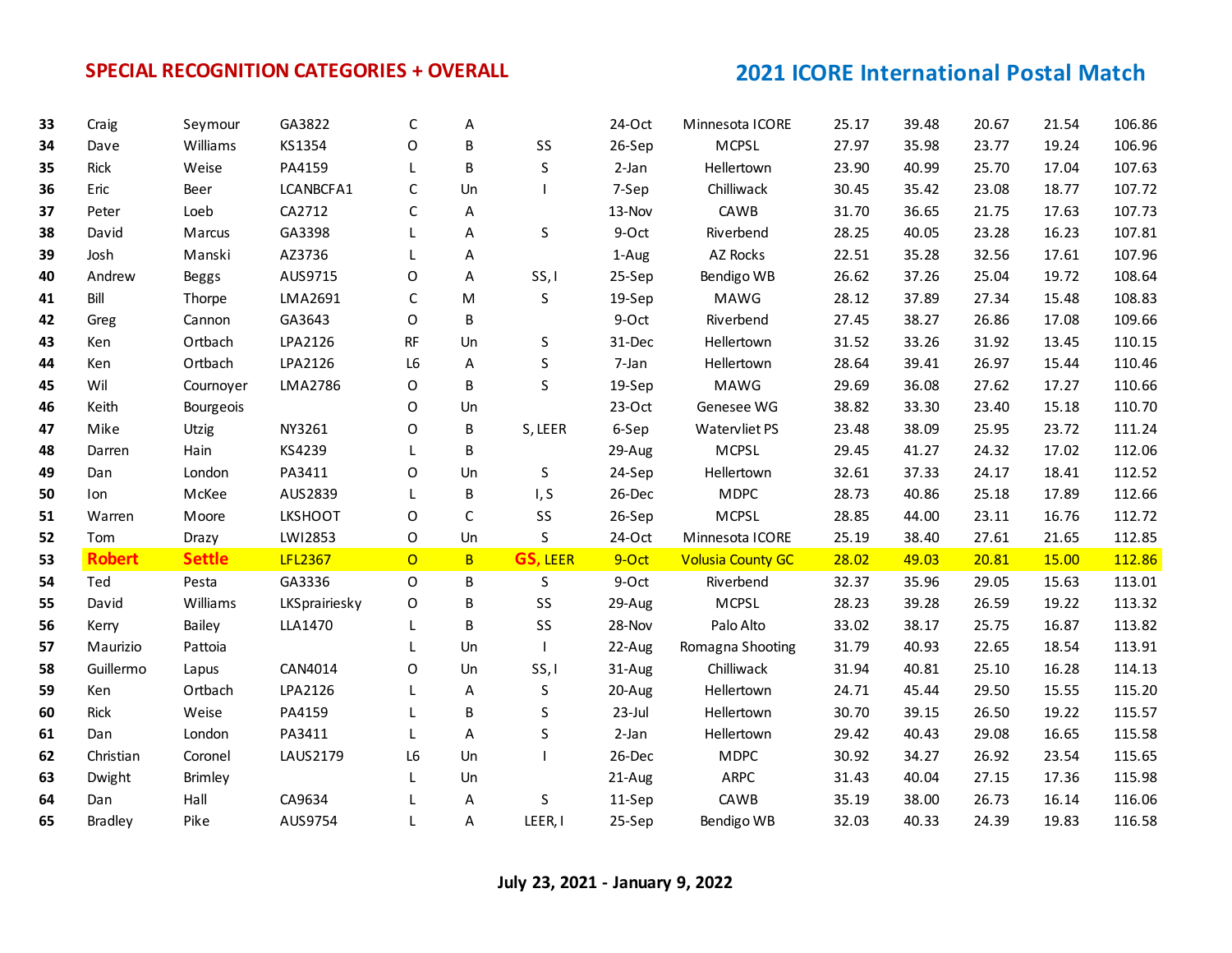| 66 | Robert         | Patton        | IN1944         | L              | B              | SS            | 10-Oct    | <b>WVRPC</b>         | 30.96 | 45.81 | 21.81 | 18.03 | 116.61 |
|----|----------------|---------------|----------------|----------------|----------------|---------------|-----------|----------------------|-------|-------|-------|-------|--------|
| 67 | Ken            | Ortbach       | LPA2126        | C              | M              | $\sf S$       | 2-Jan     | Hellertown           | 28.31 | 44.05 | 28.53 | 16.06 | 116.95 |
| 68 | Rick           | Weise         | PA4159         | L6             | $\mathsf C$    | S             | 31-Dec    | Hellertown           | 33.40 | 38.73 | 24.60 | 20.47 | 117.20 |
| 69 | Todd           | Kelsey        | NY4257         | C              | B              |               | $31$ -Jul | Cortland PC          | 28.72 | 44.99 | 22.53 | 21.49 | 117.73 |
| 70 | Sam            | S'Doia        | NY4246         | O              | B              |               | $23-Oct$  | Genesee WG           | 36.20 | 42.74 | 23.51 | 15.36 | 117.81 |
| 71 | David          | Williams      | LKSprairiesky  | L <sub>6</sub> | B              | SS            | 29-Aug    | <b>MCPSL</b>         | 30.21 | 41.30 | 27.15 | 19.27 | 117.93 |
| 72 | Mike           | Hess          | PA3937         | L              | B              |               | 20-Aug    | Hellertown           | 28.40 | 40.69 | 32.41 | 16.53 | 118.03 |
| 73 | Gary           | Thibodaux     | LA1437         | L              | A              | SS            | 28-Nov    | Palo Alto            | 32.73 | 43.12 | 24.81 | 17.60 | 118.26 |
| 74 | Mike           | Hess          | PA3937         | L              | B              |               | $22-Oct$  | Hellertown           | 32.71 | 42.42 | 26.92 | 16.51 | 118.56 |
| 75 | Ion            | McKee         | AUS2839        | L.             | B              | S, I          | 20-Nov    | Yarra Pistol Club    | 34.16 | 37.96 | 26.67 | 19.80 | 118.59 |
| 76 | Tom            | Drazy         | LW12853        | L6             | $\mathsf C$    | S             | 24-Oct    | Minnesota ICORE      | 25.76 | 43.57 | 28.18 | 21.19 | 118.70 |
| 77 | Mario          | Pelliconi     |                | L              | Un             | I, S          | 22-Aug    | Romagna Shooting     | 31.33 | 43.55 | 25.87 | 18.60 | 119.35 |
| 78 | <b>Todd</b>    | <b>Kelsey</b> | <b>NY4257</b>  | $\overline{C}$ | B              | <b>Snubby</b> | $2-Aug$   | <b>Cortland PC</b>   | 30.38 | 43.98 | 24.24 | 20.97 | 119.57 |
| 79 | Rick           | Weise         | PA4159         | L.             | B              | S             | 31-Dec    | Hellertown           | 28.04 | 37.59 | 34.76 | 19.67 | 120.06 |
| 80 | Mike           | Hess          | PA3937         | L6             | B              |               | 24-Sep    | Hellertown           | 33.05 | 42.81 | 28.47 | 16.00 | 120.33 |
| 81 | Sandro         | Bianconi      |                | L              | Un             | I, S          | 22-Aug    | Romagna Shooting     | 37.51 | 40.79 | 22.52 | 19.51 | 120.33 |
| 82 | Ion            | Mckee         | AUS2839        | L              | B              |               | 7-Nov     | <b>MDPC</b>          | 31.35 | 43.99 | 30.90 | 14.77 | 121.01 |
| 83 | <b>Annette</b> | <b>Aysen</b>  | <b>LLA1438</b> | $\mathsf{L}$   | $\overline{A}$ | ss, Lady      | 28-Nov    | Palo Alto            | 32.17 | 43.92 | 26.18 | 19.22 | 121.49 |
| 84 | Larry          | Gallant       | WY4252         | L <sub>6</sub> | Un             | SS            | 21-Aug    | <b>Buffalo ICORE</b> | 31.23 | 44.39 | 26.72 | 19.16 | 121.50 |
| 85 | Mark           | Mazzotta      | RI3375         | L              | B              | SS            | 31-Dec    | Mystic RGC           | 30.53 | 52.54 | 27.48 | 10.95 | 121.50 |
| 86 | Mike           | Hilton        | GA4139         | L              | B              |               | 9-Oct     | Riverbend            | 24.41 | 41.56 | 34.09 | 21.54 | 121.60 |
| 87 | Warren         | Moore         | <b>LKSHOOT</b> | O              | $\mathsf C$    | SS            | 29-Aug    | MCPSL                | 35.55 | 42.14 | 27.61 | 16.35 | 121.65 |
| 88 | Bob            | Powell        | MA9632         | O              | A              | $\sf S$       | 19-Sep    | <b>MAWG</b>          | 32.30 | 48.60 | 24.55 | 16.61 | 122.06 |
| 89 | Ken            | Ortbach       | LPA2126        | L <sub>6</sub> | Α              | S             | $22-Oct$  | Hellertown           | 39.32 | 39.09 | 25.67 | 18.13 | 122.21 |
| 90 | Robert         | Patton        | IN1944         | O              | B              | SS            | $10$ -Oct | <b>WVRPC</b>         | 38.41 | 41.58 | 24.74 | 17.62 | 122.33 |
| 91 | Thomas         | Howard        | NE4321         | O              | Un             |               | 16-Oct    | <b>ENGC</b>          | 36.34 | 32.05 | 35.20 | 18.94 | 122.53 |
| 92 | Craig          | Bruner        | AZ3734         | L              | Α              |               | 8-Aug     | PR&G                 | 36.35 | 45.22 | 23.42 | 17.80 | 122.79 |
| 93 | Rick           | Weise         | PA4159         | L              | B              | S             | 20-Aug    | Hellertown           | 41.93 | 39.10 | 23.24 | 18.58 | 122.85 |
| 94 |                |               |                |                |                |               | 24-Sep    | Hellertown           | 31.89 | 41.85 | 32.10 | 17.57 | 123.41 |
|    | $\mathsf C$    | Lorusso       | PA3519         | L              | Α              |               |           |                      |       |       |       |       |        |
| 95 | Rudi           | Fernandez     | AUS3083        | L              | B              |               | 7-Nov     | <b>MDPC</b>          | 30.34 | 44.84 | 28.71 | 19.73 | 123.62 |
| 96 | Jonathan       | Durocher      | LLA1610        | L6             | Un             | SS            | 28-Nov    | Palo Alto            | 32.33 | 40.83 | 30.80 | 20.16 | 124.12 |
| 97 | Dan            | Hall          | CA9634         | $\mathsf C$    | B              | $\sf S$       | 9-Oct     | CAWB                 | 35.53 | 40.21 | 29.68 | 19.13 | 124.55 |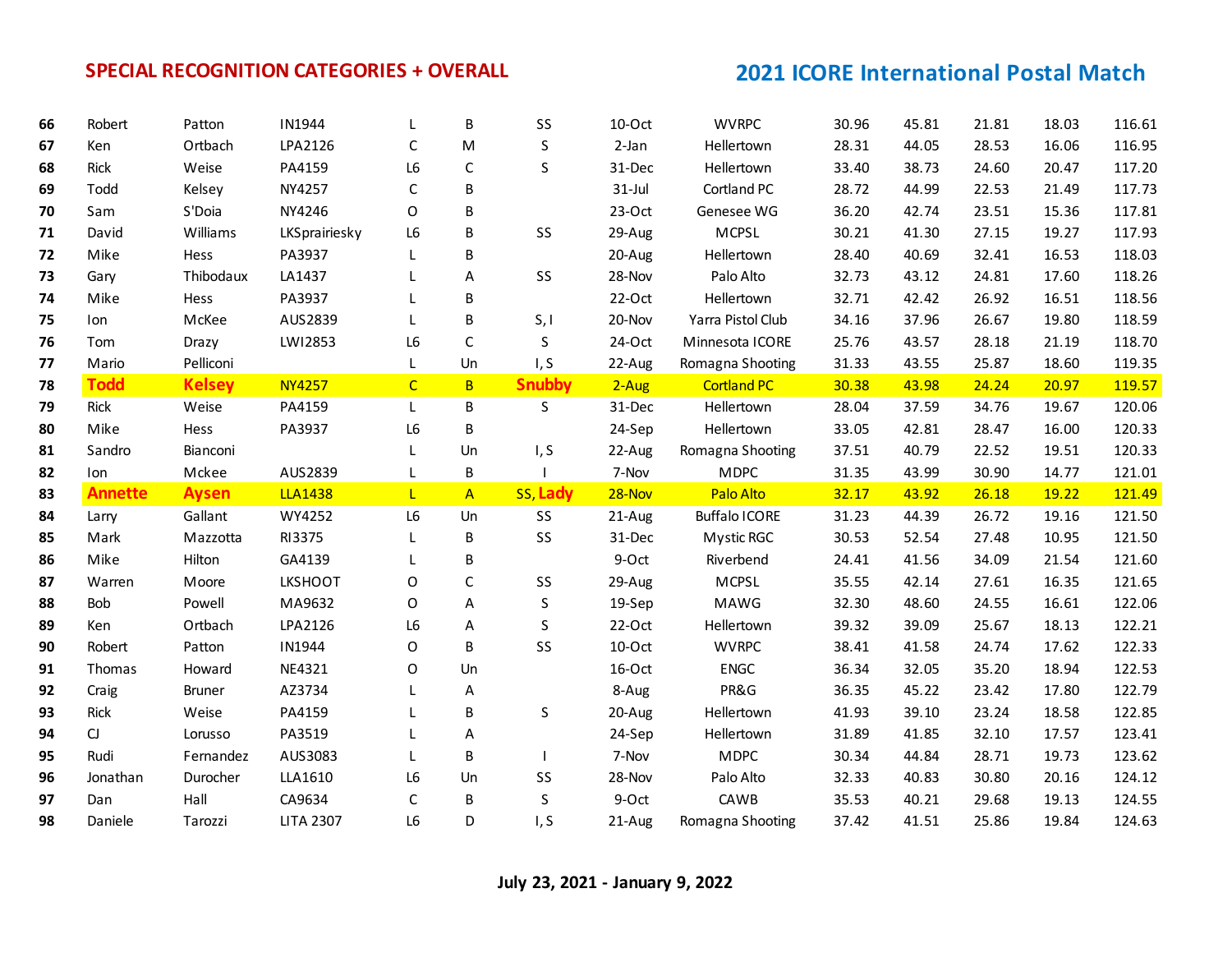| 99  | Sharon       | Gregson     | CAN3767   | C              | C            | L, S, I | 7-Sep     | Chilliwack        | 30.86 | 44.97 | 27.15 | 21.68 | 124.66 |
|-----|--------------|-------------|-----------|----------------|--------------|---------|-----------|-------------------|-------|-------|-------|-------|--------|
| 100 | Mario        | Pelliconi   |           | L <sub>6</sub> | Un           | I, S    | 22-Aug    | Romagna Shooting  | 34.74 | 46.51 | 26.32 | 17.95 | 125.52 |
| 101 | Paul         | Laird       | LCANSW610 | L6             | B            | S, I    | 22-Aug    | Frontenac RPC     | 36.32 | 42.07 | 28.61 | 18.62 | 125.62 |
| 102 | Timothy      | Keneally    | LNY0083   | L              | $\mathsf C$  | LEER, M | 24-Oct    | <b>WPS</b>        | 23.83 | 44.07 | 39.26 | 18.48 | 125.64 |
| 103 | Dave         | Sabia       | AZ4213    | O              | $\mathsf{C}$ | GS      | 1-Aug     | AZ Rocks          | 38.78 | 39.84 | 30.33 | 16.82 | 125.77 |
| 104 | Rudi         | Fernandez   | AUS3083   | L              | B            |         | 26-Dec    | <b>MDPC</b>       | 29.69 | 51.21 | 27.48 | 17.40 | 125.78 |
| 105 | James        | Meola       | PA3449    | L              | B            | SS      | 7-Jan     | Hellertown        | 31.27 | 45.00 | 31.01 | 19.43 | 126.71 |
| 106 | Todd         | Kelsey      | NY4257    | L6             | B            |         | $31$ -Jul | Cortland PC       | 27.40 | 55.87 | 20.04 | 26.64 | 126.95 |
| 107 | Mike         | Hess        | PA3937    | O              | Un           |         | 19-Nov    | Hellertown        | 33.86 | 46.80 | 26.44 | 20.43 | 127.53 |
| 108 | Ken          | Ortbach     | LPA2126   | C              | M            | S       | 23-Jul    | Hellertown        | 36.81 | 45.80 | 29.31 | 16.83 | 128.75 |
| 109 | Jace         | Samsel      | KS4078    | L              | B            | S       | 29-Aug    | <b>MCPSL</b>      | 34.30 | 42.36 | 34.37 | 19.22 | 130.25 |
| 110 | James        | Tucker      | TX4349    | O              | $\mathsf C$  |         | 29-Dec    | Permian WG        | 39.52 | 42.05 | 27.51 | 21.50 | 130.59 |
| 111 | Bent         | Moller      | AUS3789   | L              | $\mathsf C$  | S, I    | 7-Nov     | <b>MDPC</b>       | 35.61 | 38.21 | 32.57 | 24.61 | 131.00 |
| 112 | Russell      | Cochrane    | AUS3966   | O              | Un           | I, S    | 26-Dec    | <b>MDPC</b>       | 37.10 | 49.05 | 27.94 | 17.32 | 131.41 |
| 113 | Sandro       | Bianconi    |           | L6             | U            | I, S    | 22-Aug    | Romagna Shooting  | 39.73 | 44.26 | 25.83 | 21.85 | 131.67 |
| 114 | Jim          | Civitello   |           | C              | Un           |         | $23-Oct$  | Genesee WG        | 37.42 | 48.16 | 29.79 | 16.57 | 131.94 |
| 115 | Dan          | Donlan      | NJ3372    | L6             | B            | S       | 31-Dec    | Hellertown        | 31.54 | 41.72 | 40.64 | 18.22 | 132.12 |
| 116 | Matt         | Werner      | AZ4203    |                | B            |         | 1-Aug     | AZ Rocks          | 24.62 | 45.08 | 36.20 | 26.59 | 132.49 |
| 117 | Chuck        | Van Alstyne | NY1622    |                | B            | S       | 6-Sep     | Watervliet PS     | 39.11 | 42.00 | 30.18 | 21.29 | 132.58 |
| 118 | Ken          | Wartman     | CAN3038   | L              | В            | GS, I   | 21-Aug    | Frontenac RPC     | 36.57 | 42.38 | 27.41 | 26.48 | 132.84 |
| 119 | Darren       | Hain        | KS4239    | L6             | $\mathsf C$  |         | 29-Aug    | <b>MCPSL</b>      | 43.92 | 41.39 | 29.66 | 17.98 | 132.95 |
| 120 | <b>Bruce</b> | Balcom      | AZ2037    | L              | B            | SS      | 1-Aug     | AZ Rocks          | 38.87 | 48.37 | 26.67 | 19.12 | 133.03 |
| 121 | John         | Garrison    | SC2649    | L <sub>6</sub> | C            | S, LEER | $10-Oct$  | Palmetto Gun Club | 42.57 | 41.50 | 27.69 | 21.30 | 133.06 |
| 122 | Sean         | Hughes      | CA3905    | L              | C            |         | 11-Sep    | CAWB              | 51.03 | 39.13 | 27.82 | 15.42 | 133.40 |
| 123 | Rick         | Weise       | PA4159    | L              | B            | $\sf S$ | 19-Nov    | Hellertown        | 37.49 | 51.69 | 27.60 | 16.72 | 133.50 |
| 124 | Bent         | Moller      | AUS3789   |                | $\mathsf C$  | I, S    | 26-Dec    | <b>MDPC</b>       | 28.74 | 46.61 | 37.07 | 21.13 | 133.55 |
| 125 | Dave         | Lukens      | AZ3690    |                | B            | GS, Mil | 8-Aug     | PR&G              | 33.08 | 49.48 | 29.23 | 22.11 | 133.90 |
| 126 | Robert       | Demarchi    | LCT9742   | L <sub>6</sub> | B            | S       | 19-Sep    | MAWG              | 49.60 | 37.35 | 27.59 | 19.70 | 134.24 |
| 127 | Dan          | London      | PA3411    | L              | Α            | S       | 23-Jul    | Hellertown        | 38.57 | 43.85 | 31.92 | 20.15 | 134.49 |
| 128 | John         | Borg        |           | 0              | Un           |         | 21-Aug    | <b>ARPC</b>       | 36.82 | 50.64 | 26.20 | 21.10 | 134.76 |
| 129 | James        | Meola       | PA3449    | O              | Un           | SS      | 23-Jul    | Hellertown        | 38.22 | 48.01 | 28.40 | 20.19 | 134.82 |
| 130 | Don          | Richard     |           | L6             | Un           | S       | 22-Aug    | Frontenac RPC     | 34.25 | 44.00 | 35.37 | 21.22 | 134.84 |
| 131 | David        | Moore       | SC4380    | $\mathsf{C}$   | $\mathsf{C}$ | S, LEER | $10$ -Oct | Palmetto Gun Club | 37.88 | 42.92 | 33.39 | 20.87 | 135.06 |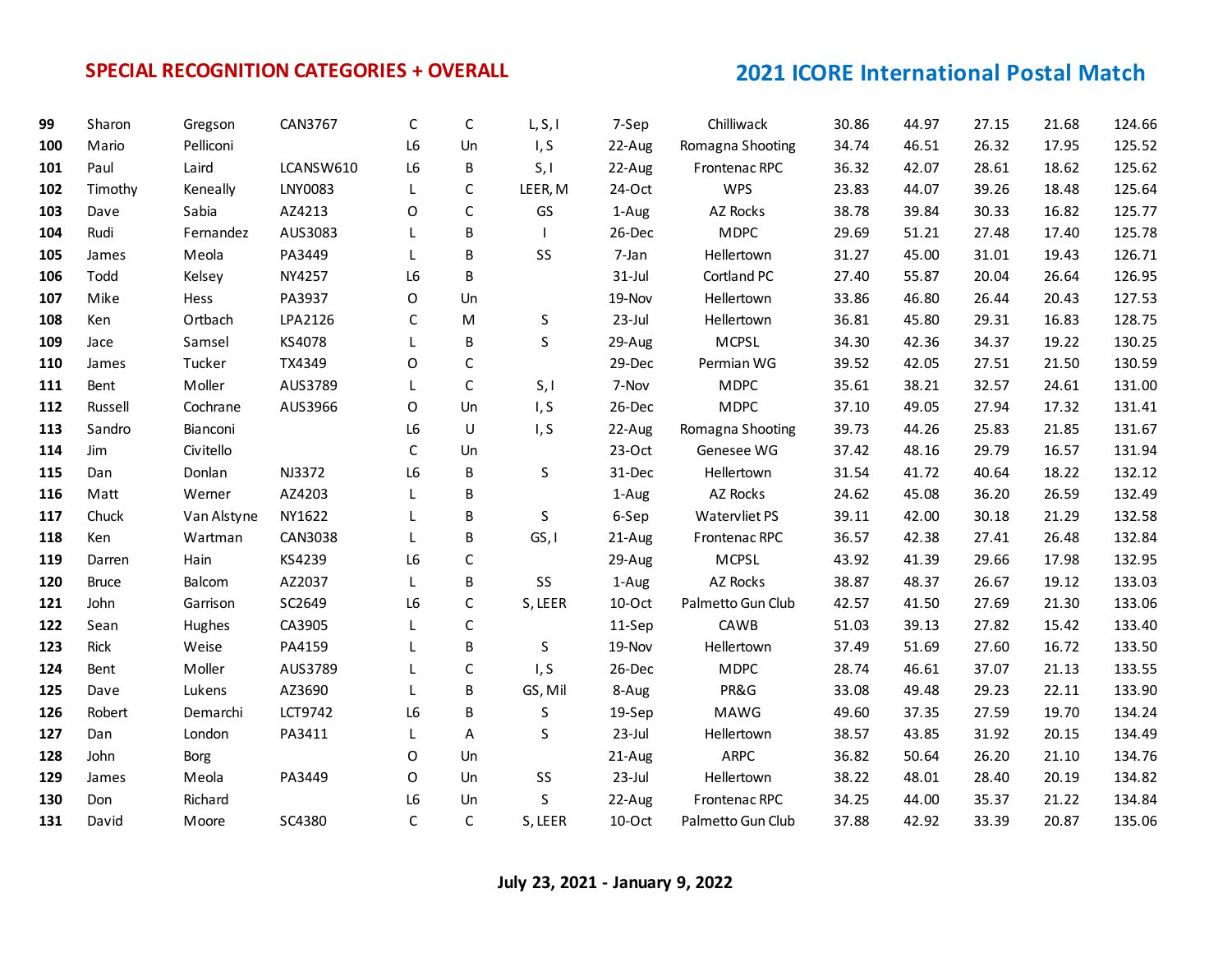| 132 | Bob          | Hedlund  | FL9612    | O              | В            | GS        | 9-Oct     | Volusia County GC    | 40.42 | 48.06 | 27.71 | 18.91 | 135.10 |
|-----|--------------|----------|-----------|----------------|--------------|-----------|-----------|----------------------|-------|-------|-------|-------|--------|
| 133 | Cameron      | Huston   | AUS2820   | L              | $\mathsf C$  |           | 20-Nov    | Yarra Pistol Club    | 32.53 | 44.81 | 34.02 | 24.02 | 135.38 |
| 134 | Maurizio     | Pattoia  |           | O              | Un           |           | 22-Aug    | Romagna Shooting     | 36.03 | 56.66 | 20.85 | 21.92 | 135.46 |
| 135 | Darren       | Hain     | KS4239    | $\mathsf{C}$   | $\mathsf C$  |           | 26-Sep    | <b>MCPSL</b>         | 35.23 | 42.85 | 33.96 | 23.54 | 135.58 |
| 136 | Steve        | Simpson  | CA2013/NV | L              | B            | LE        | 21-Aug    | <b>Buffalo ICORE</b> | 32.37 | 47.36 | 33.29 | 22.94 | 135.96 |
| 137 | Paul         | Poenicke | NY3857    | O              | $\mathsf{C}$ | SS        | 6-Sep     | Watervliet PS        | 44.93 | 42.48 | 29.88 | 18.90 | 136.19 |
| 138 | Darren       | Van Unen | AUS3602   | L              | U            | S, I      | 7-Nov     | <b>MDPC</b>          | 44.65 | 46.79 | 24.84 | 20.16 | 136.44 |
| 139 | Ron          | McGraw   |           | L6             | Un           |           | 21-Aug    | <b>ARPC</b>          | 35.21 | 46.75 | 30.59 | 22.18 | 136.73 |
| 140 | Larry        | Rhodes   | NV2472    | L.             | В            | SS, Mil   | 26-Sep    | MCPSL                | 35.65 | 54.86 | 28.53 | 17.83 | 136.87 |
| 141 | Piero        | Pasini   |           |                | Un           |           | 22-Aug    | Romagna Shooting     | 42.10 | 46.74 | 31.00 | 17.51 | 137.35 |
| 142 | Joe          | Mistek   | MO3475    | L              | $\mathsf C$  |           | 29-Aug    | <b>MCPSL</b>         | 38.83 | 45.93 | 36.15 | 16.49 | 137.40 |
| 143 | Mike         | Hess     | PA3739    | L6             | B            |           | 7-Jan     | Hellertown           | 46.60 | 43.14 | 29.03 | 18.75 | 137.52 |
| 144 | Steve        | Dormand  |           | O              | Un           | S         | 9-Oct     | Volusia County GC    | 38.15 | 52.17 | 31.53 | 15.88 | 137.73 |
| 145 | Jerry        | Zubay    | MN4393    | L6             | Un           | S         | 3-Oct     | Minnesota ICORE      | 34.95 | 49.35 | 31.80 | 21.65 | 137.75 |
| 146 | Tom          | Miller   | PA3347    | L              | В            | $\sf S$   | 2-Jan     | Hellertown           | 39.95 | 46.50 | 30.89 | 20.47 | 137.81 |
| 147 | John         | Garrison | SC2649    | C              | B            | S, LEER   | 14-Nov    | Palmetto Gun Club    | 43.08 | 46.19 | 28.09 | 20.86 | 138.22 |
| 148 | Dan          | Lindahl  | MN4129    |                | B            | S         | 3-Oct     | Minnesota ICORE      | 45.42 | 44.22 | 30.97 | 18.15 | 138.76 |
| 149 | Earl         | Paradise | MA4001    | C              | B            |           | 19-Sep    | <b>MAWG</b>          | 43.48 | 39.76 | 37.23 | 18.39 | 138.86 |
| 150 | Rick         | Yost     | AZ2076    |                | $\mathsf C$  | SS        | 1-Aug     | AZ Rocks             | 33.99 | 55.66 | 29.06 | 20.21 | 138.92 |
| 151 | Bryan        | Quinlan  |           | L              | Un           | SS        | 22-Aug    | Frontenac RPC        | 35.00 | 46.39 | 33.35 | 24.19 | 138.93 |
| 152 | William      | Jones    | TX4350    |                | Un           |           | 29-Dec    | Permian WG           | 35.40 | 48.83 | 30.31 | 24.46 | 139.00 |
| 153 | Chris        | Gober    | OK1883    | O              | В            |           | 18-Sep    | OKCGC ICORE          | 38.13 | 41.03 | 31.46 | 28.37 | 139.04 |
| 154 | James        | Meola    | PA3449    | L              | B            | SS        | 19-Nov    | Hellertown           | 34.93 | 49.65 | 32.42 | 22.27 | 139.27 |
| 155 | Danny        | Warren   | MS1818    | L6             | C            |           | $31$ -Jul | <b>RAM</b>           | 32.20 | 49.42 | 36.28 | 20.59 | 139.49 |
| 156 | Thomas       | Cabell   | MS1718    | L6             | Un           | GS        | $31$ -Jul | <b>RAM</b>           | 27.15 | 49.97 | 39.48 | 23.00 | 139.60 |
| 157 | Jace         | Samsel   | KS4078    | L6             | B            | $\sf S$   | 29-Aug    | <b>MCPSL</b>         | 34.60 | 45.67 | 38.50 | 20.87 | 139.64 |
| 158 | Dan          | Donlan   | NJ3372    | L              | B            | S         | 2-Jan     | Hellertown           | 45.51 | 43.65 | 31.96 | 18.65 | 139.77 |
| 159 | Joe          | Sutton   | LKS4132   | L6             | Α            | LEER, Mil | 29-Aug    | <b>MCPSL</b>         | 25.84 | 71.10 | 26.99 | 16.14 | 140.07 |
| 160 | JB           | Bouvier  |           | C              | Un           |           | 20-Nov    | Yarra Pistol Club    | 47.96 | 42.84 | 27.13 | 22.45 | 140.38 |
| 161 | Joe          | Allen    | MO3438    | $\mathsf C$    | B            |           | 11-Nov    | <b>Green Valley</b>  | 37.74 | 44.26 | 33.63 | 24.80 | 140.44 |
| 162 | Mike         | Hess     | PA3937    | L6             | B            |           | $23$ -Jul | Hellertown           | 39.46 | 46.78 | 28.81 | 25.99 | 141.04 |
| 163 | <b>Bruce</b> | Kilgore  | AZ3824    | L6             | $\mathsf C$  |           | 8-Aug     | PR&G                 | 34.19 | 46.37 | 38.92 | 22.01 | 141.49 |
| 164 | Dave         | Figler   | PA4008    | L <sub>6</sub> | B            | S         | 20-Aug    | Hellertown           | 45.72 | 47.04 | 29.79 | 19.10 | 141.65 |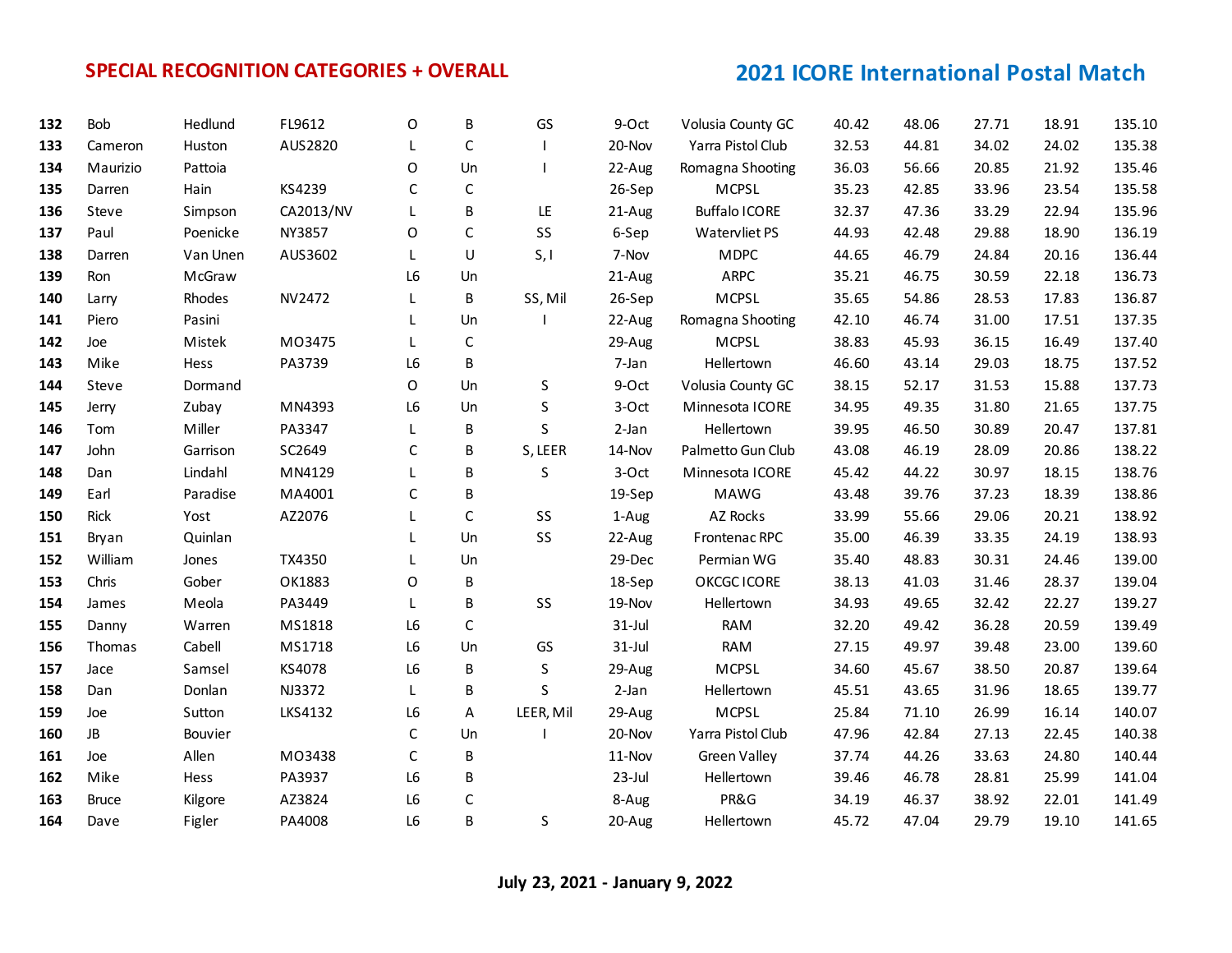| 165 | Michael     | Williams       | LFL2704          | L <sub>6</sub> | B            | SS            | 26-Sep    | <b>Buffalo ICORE</b> | 40.04 | 47.42 | 33.00 | 21.45 | 141.91 |
|-----|-------------|----------------|------------------|----------------|--------------|---------------|-----------|----------------------|-------|-------|-------|-------|--------|
| 166 | Mark        | Mandrell       | MO3819           | L              | B            |               | 11-Nov    | <b>Green Valley</b>  | 35.86 | 53.94 | 31.46 | 20.67 | 141.93 |
| 167 | Ron         | Oliver         | LAUS9678         | L              | B            | GS, I         | 25-Sep    | Bendigo WB           | 38.41 | 51.69 | 28.12 | 23.84 | 142.06 |
| 168 | Francisco   | Manalo         | FL4244           | $\Omega$       | $\mathsf{C}$ | S             | 9-Oct     | Volusia County GC    | 40.95 | 53.22 | 29.33 | 18.97 | 142.47 |
| 169 | Chris       | Baucum         | MS2785           | L              | $\mathsf C$  |               | $31$ -Jul | <b>RAM</b>           | 46.76 | 43.08 | 32.52 | 20.17 | 142.53 |
| 170 | Clark       | Boyer          | <b>LNY2377</b>   | L              | B            | GS            | 6-Sep     | Watervliet PS        | 42.78 | 45.49 | 32.70 | 21.67 | 142.64 |
| 171 | Sean        | Hughes         | CA3905           |                | $\mathsf C$  | S             | 9-Oct     | CAWB                 | 35.62 | 57.82 | 31.75 | 17.92 | 143.11 |
| 172 | David       | Moore          | SC4380           | C              | $\mathsf C$  | S, LEER       | 14-Nov    | Palmetto Gun Club    | 39.52 | 51.94 | 32.08 | 20.74 | 144.28 |
| 173 | Tom         | Miller         | PA3347           | O              | B            | S             | $23$ -Jul | Hellertown           | 34.34 | 49.53 | 34.61 | 25.83 | 144.31 |
| 174 | John        | Catterall      | LAZ3682          | L              | D            |               | 8-Aug     | PR&G                 | 39.64 | 51.79 | 30.22 | 22.96 | 144.61 |
| 175 | Michael     | <b>Burgess</b> |                  |                | Un           |               | 21-Aug    | <b>ARPC</b>          | 41.79 | 45.55 | 36.41 | 21.39 | 145.14 |
| 176 | Rick        | Yost           | AZ2076           | $\mathsf{C}$   | $\mathsf C$  | SS            | 8-Aug     | PR&G                 | 37.61 | 52.15 | 31.65 | 23.74 | 145.15 |
| 177 | Tom         | Miller         | PA3347           | L              | B            | S             | 20-Aug    | Hellertown           | 52.70 | 42.58 | 30.09 | 19.92 | 145.29 |
| 178 | John        | Garrison       | SC2649           | C              | B            | LEER, S, Snub | 9-Jan     | Palmetto Gun Club    | 42.42 | 46.96 | 30.00 | 25.99 | 145.37 |
| 179 | Dave        | Figler         | PA4008           | L              | Un           | S             | 19-Nov    | Hellertown           | 38.25 | 50.79 | 28.24 | 28.33 | 145.61 |
| 180 | Greg        | Gardella       | CT4200           | O              | C            |               | 31-Dec    | Mystic RGC           | 51.51 | 61.84 | 30.31 | 20.42 | 145.74 |
| 181 | Dan         | Donlan         | NJ3372           | O              | Un           | S             | 19-Nov    | Hellertown           | 44.55 | 48.37 | 31.18 | 21.67 | 145.77 |
| 182 | Chuck       | Van Alstyne    | NY1622           | C              | B            | $\sf S$       | 24-Oct    | <b>WPS</b>           | 43.53 | 47.44 | 33.80 | 21.16 | 145.93 |
| 183 | Dave        | Figler         | PA4008           | $\mathsf{O}$   | Un           | S             | 24-Sep    | Hellertown           | 44.75 | 46.43 | 32.20 | 22.67 | 146.05 |
| 184 | Fabio       | Cattelan       | <b>LITA 2306</b> | L6             | Un           |               | 22-Aug    | Romagna Shooting     | 46.99 | 50.14 | 29.50 | 19.74 | 146.37 |
| 185 | John        | Garrison       | SC2649           | C              | B            | S, LEER       | 12-Dec    | Palmetto Gun Club    | 38.49 | 59.41 | 28.67 | 20.26 | 146.83 |
| 186 | Larry       | Carl           | CAN3183          | L              | B            | SS, I         | 22-Aug    | Frontenac RPC        | 29.60 | 42.65 | 55.88 | 18.81 | 146.94 |
| 187 | Robert      | Garvin         |                  | $\circ$        | Un           | GS            | $10$ -Oct | <b>WVRPC</b>         | 42.62 | 51.61 | 31.79 | 21.21 | 147.23 |
| 188 | Javier      | Martinez       | OK2128           | L6             | $\mathsf{C}$ |               | 18-Sep    | OKCGC ICORE          | 33.83 | 43.44 | 28.05 | 41.95 | 147.27 |
| 189 | Christine   | Medina         | CAN4015          | L              | D            | L, S, I       | 31-Aug    | Chilliwack           | 40.65 | 49.04 | 33.75 | 23.89 | 147.33 |
| 190 | Monte       | Bruesewitz     | MN4392           | L6             | Un           | S             | 3-Oct     | Minnesota ICORE      | 36.08 | 58.36 | 33.38 | 19.56 | 147.38 |
| 191 | Steve       | Saunders       | CAN3865          | O              | $\mathsf C$  | S, M, LEER, I | 21-Aug    | Frontenac RPC        | 47.42 | 45.50 | 35.33 | 19.26 | 147.51 |
| 192 | Chuck       | Van Alstyne    | NY1622           | L6             | B            | S             | 19-Sep    | <b>MAWG</b>          | 38.62 | 48.71 | 40.01 | 20.23 | 147.57 |
| 193 | Terrance    | Gwynn          | CAN3897          | $\mathsf{C}$   | $\mathsf{C}$ | S, M, I       | 30-Aug    | Chilliwack           | 42.30 | 51.27 | 33.90 | 20.19 | 147.66 |
| 194 | Joe         | Sutton         | LKS4132          | L6             | Α            | Mil, LEER     | 26-Sep    | <b>MCPSL</b>         | 36.41 | 43.50 | 32.12 | 36.12 | 148.15 |
| 195 | Eddie       | Fowler         | FL4324           | O              | $\mathsf C$  | SS, Mil       | 9-Oct     | Volusia County GC    | 50.12 | 47.28 | 30.85 | 20.16 | 148.41 |
| 196 | <b>Nick</b> | Bolton         | LCANVPD1010      | $\mathsf C$    | B            | LEER, SS, I   | 12-Aug    | Chilliwack           | 46.63 | 49.78 | 30.60 | 21.71 | 148.72 |
| 197 | Darren      | Van Unen       | AUS3602          | L              | Un           | I, S          | 26-Dec    | <b>MDPC</b>          | 44.64 | 50.67 | 26.54 | 27.37 | 149.22 |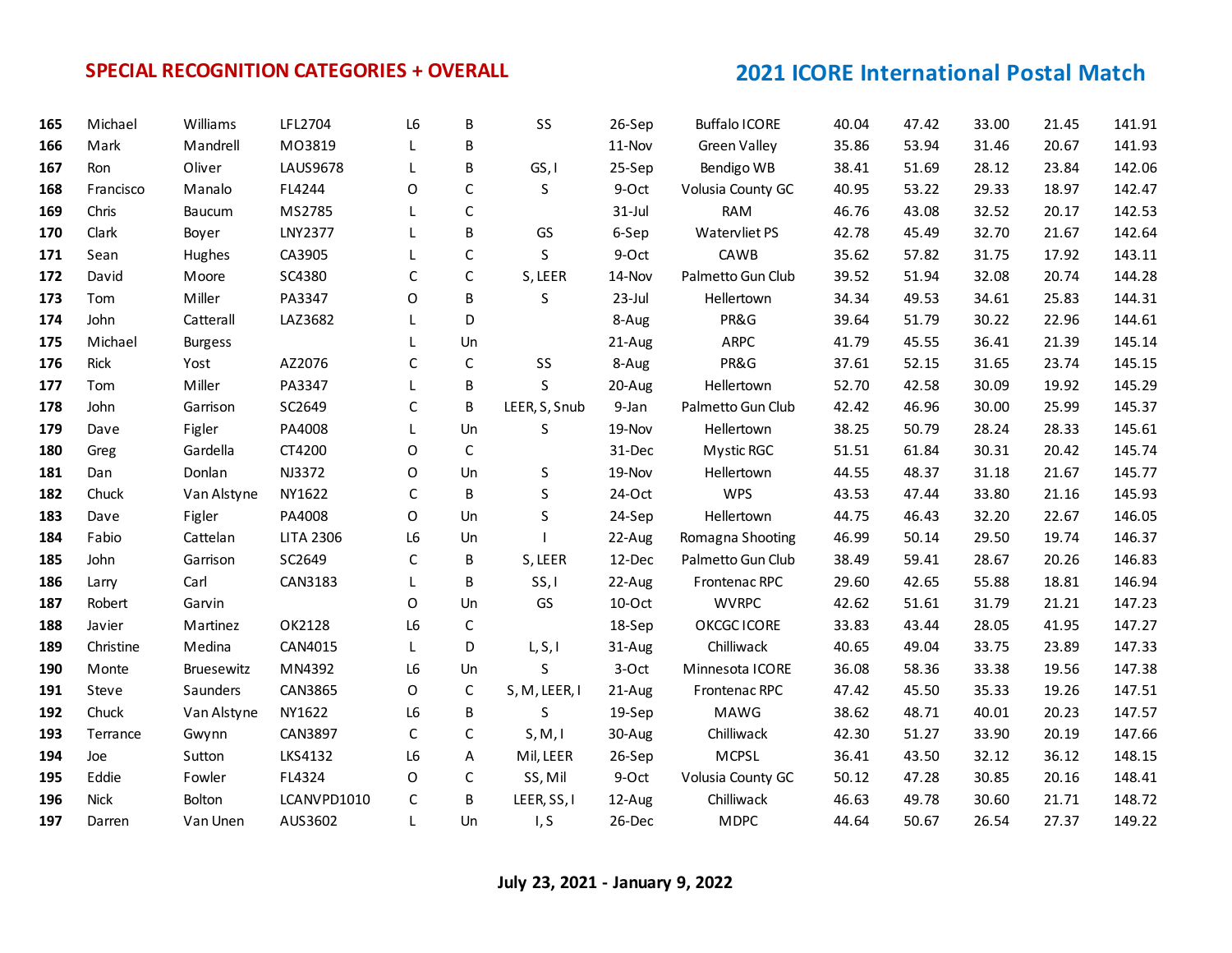| 198 | James       | Meola           | PA3449         | L <sub>6</sub> | C            | <b>SS</b>     | 20-Aug    | Hellertown           | 41.99 | 49.80 | 37.35 | 20.09 | 149.23 |
|-----|-------------|-----------------|----------------|----------------|--------------|---------------|-----------|----------------------|-------|-------|-------|-------|--------|
| 199 | Michael     | Heales          | CAN3256        | L              | B            | S, I          | 22-Aug    | Frontenac RPC        | 45.17 | 51.82 | 30.00 | 22.35 | 149.34 |
| 200 | David       | Gildon          | LOK3016        | $\mathsf O$    | B            | S             | 28-Aug    | Ada RPC              | 56.57 | 40.25 | 33.80 | 19.59 | 150.21 |
| 201 | David       | Moore           | SC4380         | $\mathsf{C}$   | $\mathsf C$  | S, LEER       | 12-Dec    | Palmetto Gun Club    | 49.58 | 53.06 | 30.90 | 16.68 | 150.22 |
| 202 | Terry       | Goddard         | M03417         | O              | $\mathsf C$  | SS            | 11-Nov    | <b>Green Valley</b>  | 46.19 | 50.37 | 33.77 | 20.08 | 150.41 |
| 203 | Bill        | Lagusis         |                | 0              | Un           | GS            | 1-Aug     | AZ Rocks             | 38.53 | 47.02 | 41.79 | 23.24 | 150.58 |
| 204 | Stefano     | Paolucci        |                | L              | Un           |               | 22-Aug    | Romagna Shooting     | 33.04 | 56.65 | 35.27 | 25.77 | 150.73 |
| 205 | Rick        | Weise           | PA4159         | L <sub>6</sub> | $\mathsf C$  | S             | $22-Oct$  | Hellertown           | 45.21 | 47.54 | 34.81 | 23.32 | 150.88 |
| 206 | Will        | Saunders        | CAN4030        | C              | $\mathsf{C}$ | M, SS, I      | 12-Aug    | Chilliwack           | 42.78 | 55.26 | 31.67 | 21.71 | 151.42 |
| 207 | David       | Havasi          | NY3315         | 0              | C            |               | $23-Oct$  | Genesee WG           | 53.10 | 46.45 | 32.13 | 20.02 | 151.70 |
| 208 | Todd        | Taylor          | AZ2121         | O              | B            | S             | 1-Aug     | AZ Rocks             | 37.40 | 54.83 | 37.61 | 21.97 | 151.81 |
| 209 | Gary        | Morse           | AUS9677        | L              | A            | SS, I         | 25-Sep    | Bendigo WB           | 41.15 | 51.77 | 35.84 | 23.14 | 151.90 |
| 210 | Jay         | McKeown         |                | C              | Un           |               | 16-Oct    | <b>ENGC</b>          | 36.56 | 44.48 | 45.54 | 25.79 | 152.37 |
| 211 | Joe         | Hannis          | AZ2294         | O              | $\mathsf C$  | GS            | 1-Aug     | AZ Rocks             | 40.88 | 57.49 | 35.19 | 19.17 | 152.73 |
| 212 | David       | Moore           | SC4380         | $\mathsf C$    | $\mathsf C$  | LEER, S, Snub | 9-Jan     | Palmetto Gun Club    | 45.36 | 54.01 | 28.75 | 24.91 | 153.03 |
| 213 | Bill        | Gallant         | WY4243         | C              | $\mathsf{C}$ | LE, SS        | 21-Aug    | <b>Buffalo ICORE</b> | 40.53 | 53.02 | 37.02 | 22.76 | 153.33 |
| 214 | <b>Nick</b> | Bolton          | LCANVPD1010    | L <sub>6</sub> | Un           | LEER, SS, I   | 31-Aug    | Chilliwack           | 38.25 | 56.17 | 34.65 | 24.87 | 153.94 |
| 215 | Maryann     | Melisi          | NY1623         | 0              | $\mathsf C$  | L             | 6-Sep     | Watervliet PS        | 45.61 | 49.75 | 38.33 | 20.39 | 154.08 |
| 216 | Dan         | London          | PA3411         | L <sub>6</sub> | B            | S             | 7-Jan     | Hellertown           | 48.51 | 53.92 | 30.24 | 21.67 | 154.34 |
| 217 | Rudy        | Warren          | LAZ9953        | O              | B            | SS            | 1-Aug     | AZ Rocks             | 36.99 | 54.61 | 42.21 | 20.58 | 154.39 |
| 218 | Jaime       | Rea             |                | L              | Un           |               | 12-Sep    | Mackay ICORE         | 42.38 | 47.63 | 41.97 | 22.48 | 154.46 |
| 219 | David       | Pohl            | AUS1076        | O              | $\mathsf C$  | S, I          | 7-Nov     | <b>MDPC</b>          | 51.25 | 45.97 | 30.16 | 27.19 | 154.57 |
| 220 | Sean        | McSheehy        | <b>NE2387</b>  | L              | D            |               | 16-Oct    | <b>ENGC</b>          | 46.15 | 48.20 | 36.41 | 23.88 | 154.64 |
| 221 | Tom         | Ricker          | MO3466         | C              | B            |               | 29-Aug    | <b>MCPSL</b>         | 39.25 | 57.50 | 32.66 | 25.67 | 155.08 |
| 222 | Peter       | Finch           | AUS1288        | L              | $\mathsf{C}$ | SS, I         | 10-Oct    | Mackay ICORE         | 43.14 | 52.69 | 33.99 | 25.28 | 155.10 |
| 223 | Ken         | <b>Billings</b> | SC2676         | C              | $\mathsf{C}$ | LEER, S, Mil  | 9-Jan     | Palmetto Gun Club    | 45.50 | 48.80 | 39.85 | 21.12 | 155.27 |
| 224 | Clark       | Boyer           | <b>LNY2377</b> | RF             | Un           | GS            | 24-Oct    | <b>WPS</b>           | 54.12 | 38.96 | 42.78 | 20.33 | 156.19 |
| 225 | Stuart      | Weaver          |                | O              | Un           |               | $23-Oct$  | Genesee WG           | 37.78 | 49.73 | 44.48 | 24.79 | 156.78 |
| 226 | Malcolm     | Matthews        | LAUS3659       | L              | $\mathsf C$  |               | 19-Sep    | SSAA Q22             | 39.15 | 59.92 | 34.70 | 23.07 | 156.84 |
| 227 | Jeffrey     | Harrison        | FL3779         | $\mathsf C$    | B            | S             | 9-Oct     | Volusia County GC    | 35.50 | 54.26 | 43.95 | 23.33 | 157.04 |
| 228 | David       | Nagel           | MS4404         | 0              | D            | S             | $31$ -Jul | <b>RAM</b>           | 40.49 | 55.82 | 34.13 | 26.66 | 157.10 |
| 229 | Peter       | Levakis         | CA147          | O              | B            | GS            | 13-Nov    | CAWB                 | 36.98 | 61.69 | 34.38 | 24.10 | 157.15 |
| 230 | Andy        | Mohr            | FL4168         | L <sub>6</sub> | $\mathsf{C}$ | Snub          | 9-Oct     | Volusia County GC    | 50.09 | 43.45 | 38.38 | 25.57 | 157.49 |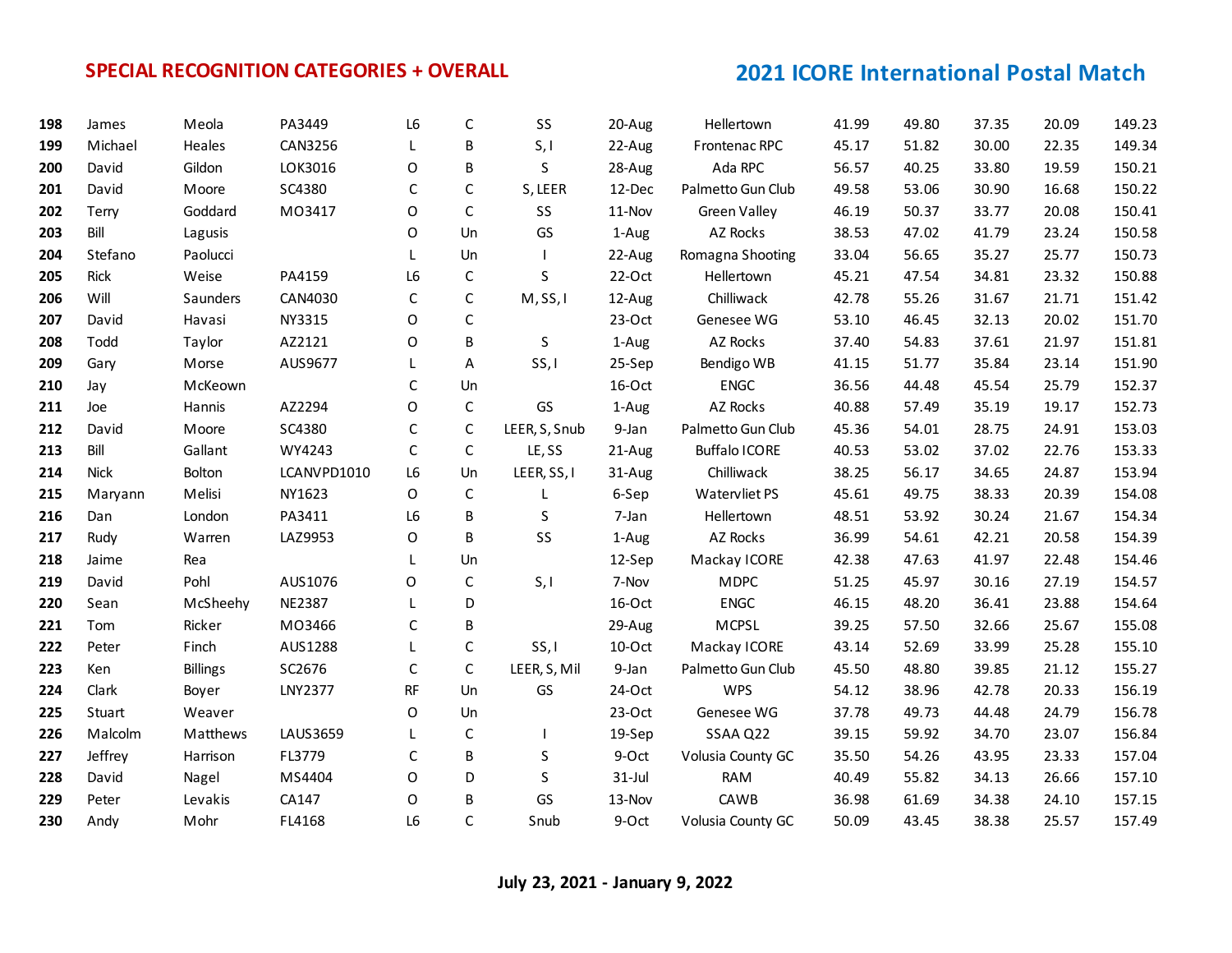| 231 | Wayne        | Paradowski | NY3461           |                | $\mathsf{C}$ | S            | 6-Sep     | Watervliet PS        | 42.10 | 51.35 | 41.56 | 22.84 | 157.85 |
|-----|--------------|------------|------------------|----------------|--------------|--------------|-----------|----------------------|-------|-------|-------|-------|--------|
| 232 | Adam         | Baird      |                  | C              | Un           |              | 20-Nov    | Yarra Pistol Club    | 45.65 | 54.77 | 35.31 | 22.48 | 158.21 |
| 233 | Todd         | Taylor     | AZ2121           | O              | B            | SS           | 8-Aug     | PR&G                 | 47.88 | 52.15 | 31.67 | 26.53 | 158.23 |
| 234 | Daniele      | Tarozzi    | <b>LITA 2307</b> | L              | Un           | I, S         | 21-Aug    | Romagna Shooting     | 48.11 | 60.03 | 29.39 | 20.84 | 158.37 |
| 235 | Richard      | Miller     |                  | L              | Un           |              | 18-Sep    | OKCGC ICORE          | 48.21 | 47.13 | 33.89 | 29.42 | 158.65 |
| 236 | Mike         | Doyle      | KS4364           | C              | $\mathsf C$  | SS           | 26-Sep    | <b>MCPSL</b>         | 46.75 | 51.88 | 35.03 | 25.04 | 158.70 |
| 237 | Kelly        | Brown      | OK4277           | L              | $\mathsf{C}$ | L            | 18-Sep    | OKCGC ICORE          | 37.67 | 55.42 | 39.65 | 26.07 | 158.81 |
| 238 | Dave         | Sabia      | AZ4213           | O              | $\mathsf C$  | GS           | 8-Aug     | PR&G                 | 39.68 | 42.58 | 26.54 | 50.31 | 159.11 |
| 239 | Tom          | Miller     | PA3347           | C              | $\mathsf{C}$ | S            | 7-Jan     | Hellertown           | 52.29 | 48.34 | 39.36 | 19.45 | 159.44 |
| 240 | Paul         | Saccoccie  | NY4031           | C              | B            | GS           | 24-Oct    | <b>WPS</b>           | 48.30 | 56.45 | 36.41 | 18.63 | 159.79 |
| 241 | Paul         | Thomas     | AUS3616          | C              | $\mathsf C$  | I, S         | 26-Dec    | <b>MDPC</b>          | 41.48 | 55.56 | 35.49 | 27.37 | 159.90 |
| 242 | Patrick      | Foley      |                  | C              | Un           | SS           | 26-Sep    | <b>Buffalo ICORE</b> | 46.17 | 55.07 | 37.41 | 21.31 | 159.96 |
| 243 | <b>Brett</b> | Catlett    |                  | L.             | Un           | S            | 3-Oct     | Minnesota ICORE      | 59.32 | 52.27 | 26.82 | 21.61 | 160.02 |
| 244 | Thomas       | Howard     | NE4321           | L <sub>6</sub> | Un           |              | 16-Oct    | <b>ENGC</b>          | 56.25 | 51.24 | 33.94 | 19.41 | 160.84 |
| 245 | Fabio        | Cattelan   | <b>LITA 2306</b> | L.             | Un           |              | 22-Aug    | Romagna Shooting     | 50.44 | 59.41 | 29.52 | 21.49 | 160.86 |
| 246 | Mike         | Doyle      | KS4364           | C              | C            | SS           | 29-Aug    | <b>MCPSL</b>         | 39.53 | 52.72 | 35.18 | 33.76 | 161.19 |
| 247 | Mike         | Sparling   |                  | C              | Un           |              | 22-Aug    | Frontenac RPC        | 37.25 | 52.10 | 47.06 | 24.84 | 161.25 |
| 248 | Joe          | Allen      | MO3438           | $\mathsf C$    | B            |              | 29-Aug    | <b>MCPSL</b>         | 37.46 | 73.90 | 29.51 | 20.40 | 161.27 |
| 249 | Manny        | Fusaro     | RI2377           | O              | $\mathsf C$  | SS           | 31-Dec    | Mystic RGC           | 50.91 | 51.65 | 33.10 | 25.94 | 161.60 |
| 250 | Glenn        | Harmon     |                  | L.             | D            | S, Mil       | 9-Oct     | Volusia County GC    | 38.94 | 58.01 | 38.68 | 25.97 | 161.60 |
| 251 | Piero        | Pasini     |                  | L6             | Un           |              | 22-Aug    | Romagna Shooting     | 59.81 | 48.14 | 28.02 | 25.66 | 161.63 |
| 252 | Wayne        | Paradowski | NY3461           | L              | $\mathsf C$  | S            | 24-Oct    | <b>WPS</b>           | 57.06 | 48.11 | 35.67 | 20.92 | 161.76 |
| 253 | John         | Wood       | AZ4228           | L              | $\mathsf{C}$ | S            | 1-Aug     | AZ Rocks             | 44.85 | 52.84 | 35.69 | 28.57 | 161.95 |
| 254 | Paul         | Poenicke   | LNY3857          | O              | $\mathsf{C}$ | SS           | 24-Oct    | <b>WPS</b>           | 39.74 | 61.15 | 40.44 | 20.71 | 162.04 |
| 255 | Steve        | Smith      |                  | L              | Un           |              | 19-Sep    | SSAA Q22             | 46.18 | 58.95 | 31.42 | 25.87 | 162.42 |
| 256 | Joanna       | Lenczewska | LPA2127          | L              | B            | L            | $23$ -Jul | Hellertown           | 36.66 | 70.38 | 34.44 | 21.62 | 163.10 |
| 257 | David        | Judd       |                  | L              | Un           | <sub>S</sub> | 1-Aug     | AZ Rocks             | 51.35 | 55.99 | 31.64 | 24.37 | 163.35 |
| 258 | Peter        | Mills      | NY3104           | $\Omega$       | $\mathsf{C}$ |              | $23-Oct$  | Genesee WG           | 47.81 | 50.71 | 40.43 | 24.62 | 163.57 |
| 259 | <b>Nick</b>  | Bolton     | LCANVPD1010      | C              | B            | Snub, I      | 30-Aug    | Chilliwack           | 49.93 | 50.40 | 39.61 | 24.04 | 163.98 |
| 260 | Warren       | Mortimer   | AUS3551          | L              | C            | S, I         | 7-Nov     | <b>MDPC</b>          | 49.72 | 47.77 | 40.29 | 26.65 | 164.43 |
| 261 | Andy         | Bonetto    | CA3863           | RF             | Un           | S            | 9-Oct     | CAWB                 | 52.60 | 46.36 | 48.50 | 17.01 | 164.47 |
| 262 | Andy         | Bonetto    | CA3863           | O              | B            | $\sf S$      | 13-Nov    | CAWB                 | 58.43 | 46.05 | 42.57 | 17.47 | 164.52 |
| 263 | Warren       | Messina    | <b>LCA1599</b>   | L              | C            | S, LEER      | 13-Nov    | CAWB                 | 40.59 | 64.01 | 38.55 | 21.72 | 164.87 |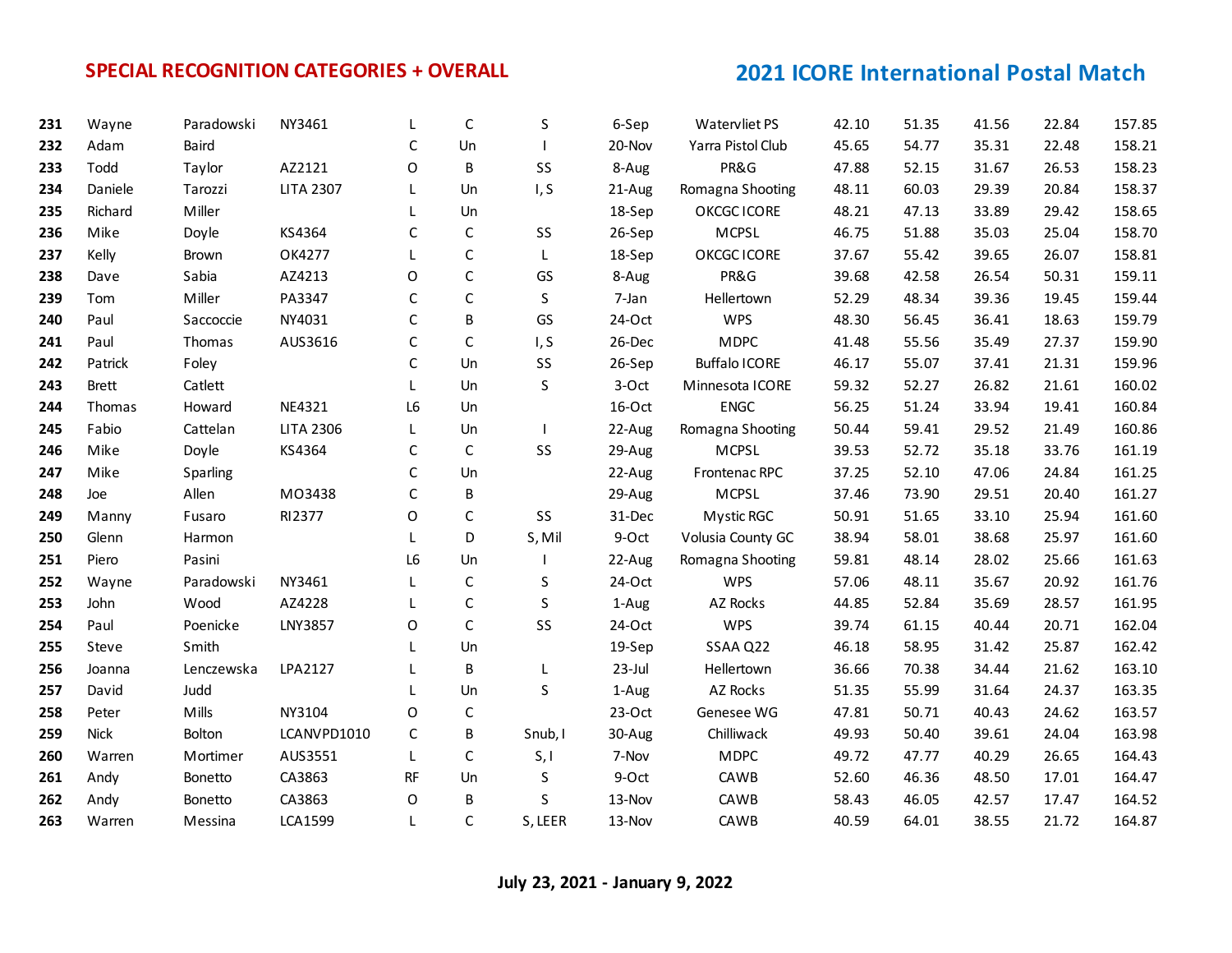| 264 | Maryann      | Melisi      | NY1623    |           | C            | L           | 19-Sep    | MAWG                 | 60.90 | 50.87 | 31.45 | 21.66 | 164.88 |
|-----|--------------|-------------|-----------|-----------|--------------|-------------|-----------|----------------------|-------|-------|-------|-------|--------|
| 265 | Alex         | Gilmore     |           | L6        | Un           | S           | 1-Aug     | AZ Rocks             | 47.08 | 53.33 | 42.87 | 22.26 | 165.54 |
| 266 | Bill         | Keihn       |           | L         | Un           |             | 21-Aug    | <b>ARPC</b>          | 43.51 | 53.23 | 51.23 | 18.59 | 166.56 |
| 267 | Connie       | Saunders    | CAN3859   | C         | C            | L, M, S, I  | 12-Aug    | Chilliwack           | 43.67 | 60.09 | 42.23 | 20.74 | 166.73 |
| 268 | Tom          | Miller      | PA3347    | L6        | $\mathsf C$  | S           | 24-Sep    | Hellertown           | 44.06 | 59.04 | 38.32 | 25.57 | 166.99 |
| 269 | John         | Catterall   | LAZ3682   | L         | $\mathsf C$  | S, LEER     | 1-Aug     | AZ Rocks             | 40.95 | 63.37 | 38.86 | 23.84 | 167.02 |
| 270 | Tom          | Olewine     | LPA9976   | O         | B            | GS          | 23-Jul    | Hellertown           | 58.26 | 49.46 | 36.54 | 22.81 | 167.07 |
| 271 | Robert       | Garvin      |           | L         | Un           | GS          | 10-Oct    | <b>WVRPC</b>         | 50.90 | 61.53 | 34.72 | 21.04 | 168.19 |
| 272 | Kelly        | Campbell    | OK4272    | L6        | Un           | S           | $23-Oct$  | Ada RPC              | 44.80 | 63.96 | 35.69 | 23.96 | 168.41 |
| 273 | John         | Bombardier  | AZ2302    | L6        | $\mathsf C$  | SS          | 8-Aug     | PR&G                 | 51.52 | 54.16 | 35.43 | 27.91 | 169.02 |
| 274 | Donald       | Rush        | NE4290    | L         | Un           | SS          | 16-Oct    | <b>ENGC</b>          | 51.61 | 60.46 | 36.45 | 20.57 | 169.09 |
| 275 | David        | Saxon       | WA3623    | O         | D            | SS          | 26-Sep    | <b>Buffalo ICORE</b> | 51.81 | 61.42 | 32.40 | 23.56 | 169.19 |
| 276 | Todd         | Crosby      | AZ3896    | L.        | Un           |             | 8-Aug     | PR&G                 | 46.59 | 58.20 | 35.21 | 29.37 | 169.37 |
| 277 | Jerry        | Pierce      | KS4043    | $\Omega$  | C            | GS          | 29-Aug    | MCPSL                | 72.25 | 44.84 | 30.97 | 21.64 | 169.70 |
| 278 | Rich         | Olday       | FL2957    | O         | $\mathsf C$  | GS          | 9-Oct     | Volusia County GC    | 54.54 | 54.07 | 34.89 | 26.34 | 169.84 |
| 279 | Jason        | Wagner      | NE4373    | C         | Un           |             | 16-Oct    | <b>ENGC</b>          | 50.58 | 57.30 | 38.50 | 23.53 | 169.91 |
| 280 | Marcus       | Kroll       | NY4152    | O         | D            |             | $23-Oct$  | Genesee WG           | 51.58 | 55.97 | 39.21 | 23.45 | 170.21 |
| 281 | Robert       | Carter      | NY3648    | C         | $\mathsf{C}$ |             | 24-Oct    | <b>WPS</b>           | 52.95 | 49.05 | 46.32 | 22.10 | 170.42 |
| 282 | Stefano      | Paolucci    |           | L6        | Un           |             | 22-Aug    | Romagna Shooting     | 56.09 | 60.65 | 31.81 | 22.32 | 170.87 |
| 283 | Paul         | Saccoccie   | NY4031    | С         | B            | GS          | 6-Sep     | Watervliet PS        | 42.21 | 69.54 | 33.75 | 25.51 | 171.01 |
| 284 | Steven       | Vorwerk     |           | C         | Un           | SS, LEER, I | 13-Nov    | Victoria Police PC   | 45.36 | 61.60 | 40.26 | 24.34 | 171.56 |
| 285 | Andrew       | Chattington | AUS1254   | $\Omega$  | $\mathsf{C}$ | SS, LEER, I | 13-Nov    | Victoria Police PC   | 79.12 | 40.34 | 31.63 | 20.63 | 171.72 |
| 286 | Pete         | Berg        | MN4381    | L         | Un           |             | 3-Oct     | Minnesota ICORE      | 36.68 | 74.40 | 33.69 | 27.10 | 171.87 |
| 287 | Bernard      | Mackey      | LFLBAMBAM | O         | D            | GS, Mil     | 9-Oct     | Volusia County GC    | 52.48 | 56.73 | 37.12 | 25.65 | 171.98 |
| 288 | Kendall      | Ereth       |           | С         | Un           | $\sf S$     | 1-Aug     | AZ Rocks             | 45.58 | 54.99 | 42.28 | 29.21 | 172.06 |
| 289 | Keith        | Sliger      |           | <b>RF</b> | Un           | S           | $23-Oct$  | Ada RPC              | 48.38 | 61.97 | 45.26 | 16.51 | 172.12 |
| 290 | Paul         | Morrill     |           | L         | Un           | S           | 21-Aug    | Frontenac RPC        | 43.24 | 66.46 | 43.19 | 19.37 | 172.26 |
| 291 | Paolo        | Conti       |           |           | Un           | I, GS       | 22-Aug    | Romagna Shooting     | 54.79 | 55.17 | 33.89 | 28.76 | 172.61 |
| 292 | Timothy      | McSheehy    | NE4335    |           | D            | GS          | 16-Oct    | <b>ENGC</b>          | 53.65 | 52.57 | 35.17 | 31.41 | 172.76 |
| 293 | Bernie       | Rhines      | MS2914    | 0         | $\mathsf{C}$ | GS          | $31$ -Jul | <b>RAM</b>           | 62.46 | 44.25 | 37.44 | 29.12 | 173.23 |
| 294 | Bill         | Gallant     | WY4243    | C         | Un           | SS          | 26-Sep    | <b>Buffalo ICORE</b> | 47.32 | 68.52 | 38.03 | 21.03 | 174.90 |
| 295 | Maryann      | Melisi      | NY1623    | O         | $\mathsf C$  | L           | 24-Oct    | <b>WPS</b>           | 45.89 | 65.64 | 42.51 | 20.91 | 174.95 |
| 296 | <b>Brett</b> | <b>Budd</b> | NE4342    | C         | Un           | S           | 16-Oct    | <b>ENGC</b>          | 47.90 | 58.30 | 43.62 | 25.60 | 175.42 |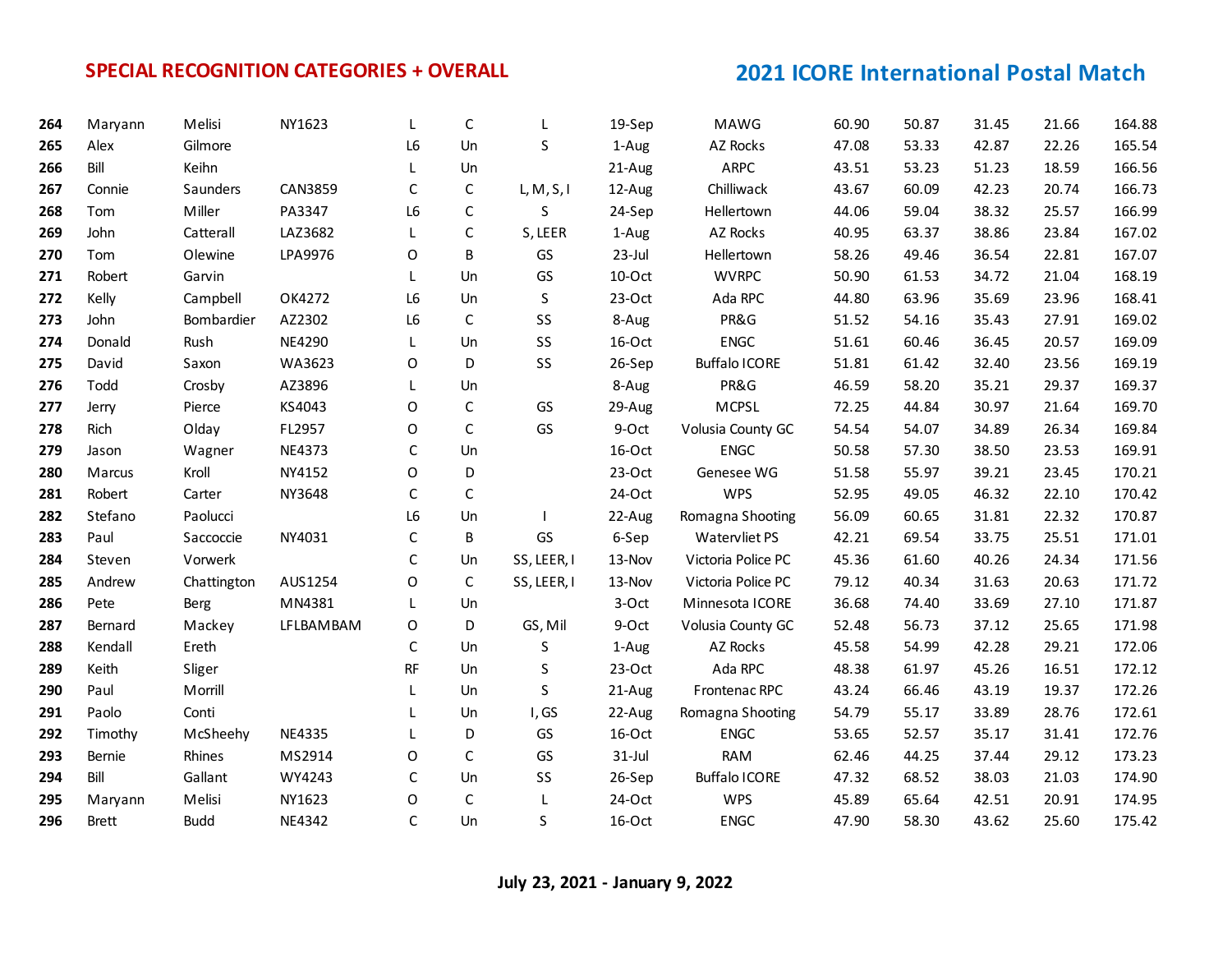| 297 | Rich         | Mrozinski   | <b>LCT5000</b> |                | C           |               | 19-Sep    | MAWG                 | 33.82 | 76.12 | 31.18 | 34.95 | 176.07 |
|-----|--------------|-------------|----------------|----------------|-------------|---------------|-----------|----------------------|-------|-------|-------|-------|--------|
| 298 | Steve        | Saunders    | CAN3865        | С              | D           | I, S, M, LEER | 22-Aug    | Frontenac RPC        | 49.60 | 68.59 | 35.95 | 22.40 | 176.54 |
| 299 | Jaime        | Rea         |                | L              | Un          |               | 10-Oct    | Mackay ICORE         | 42.03 | 79.29 | 31.21 | 24.08 | 176.61 |
| 300 | Bent         | Moller      | AUS3789        |                | $\mathsf C$ | S, I          | 20-Nov    | Yarra Pistol Club    | 44.16 | 64.64 | 41.66 | 26.24 | 176.70 |
| 301 | Timothy      | Hausler     | LCT4110        | L              | $\mathsf C$ | M, S          | 31-Dec    | Mystic RGC           | 46.65 | 62.37 | 40.16 | 27.65 | 176.83 |
| 302 | Warren       | Mortimer    | AUS3551        | L              | $\mathsf C$ | I, S          | 26-Dec    | <b>MDPC</b>          | 54.33 | 49.98 | 32.25 | 40.45 | 177.01 |
| 303 | Peter        | Finch       | AUS1288        | L              | $\mathsf C$ | I,SS          | 12-Sep    | Mackay ICORE         | 52.64 | 58.78 | 38.58 | 27.30 | 177.30 |
| 304 | Tom          | Sutton      | MS4260         | L <sub>6</sub> | $\mathsf C$ | GS            | $31$ -Jul | <b>RAM</b>           | 53.20 | 62.24 | 36.03 | 26.34 | 177.81 |
| 305 | Michael      | Beach       | OR2189         | 0              | $\mathsf C$ | SS            | 21-Aug    | <b>ARPC</b>          | 60.87 | 52.89 | 42.60 | 21.46 | 177.82 |
| 306 | Sean         | McSheehy    | <b>NE2387</b>  | L6             | D           |               | 16-Oct    | <b>ENGC</b>          | 70.95 | 44.72 | 36.71 | 26.28 | 178.66 |
| 307 | Eric         | Schindler   | NY3268         | L6             | D           | $\sf S$       | 19-Sep    | <b>MAWG</b>          | 43.24 | 58.87 | 48.59 | 27.99 | 178.69 |
| 308 | Kevin        | Arhelger    | MN4103         | L              | $\mathsf C$ |               | 3-Oct     | Minnesota ICORE      | 41.96 | 76.44 | 39.11 | 21.51 | 179.02 |
| 309 | Rodney       | Brown       | CAN2913        | O              | B           | I, GS         | 22-Aug    | Frontenac RPC        | 44.64 | 88.76 | 28.65 | 17.15 | 179.20 |
| 310 | Kelly        | Brown       | OK4277         | L              | C           | L             | $23-Oct$  | Ada RPC              | 60.60 | 55.44 | 44.51 | 19.76 | 180.31 |
| 311 | Warren       | Messina     | <b>LCA1599</b> | L              | $\mathsf C$ | S, LEER       | 9-Oct     | CAWB                 | 47.42 | 62.46 | 44.52 | 26.52 | 180.92 |
| 312 | Anthony      | London      | TX4352         | L <sub>6</sub> | D           |               | 29-Dec    | Permian WG           | 75.14 | 48.60 | 37.01 | 20.66 | 181.41 |
| 313 | Timothy      | McSheehy    | NE4335         | L <sub>6</sub> | Un          | GS            | 16-Oct    | <b>ENGC</b>          | 49.08 | 62.21 | 38.49 | 32.32 | 182.09 |
| 314 | Mike         | Wiggins     | LFL2642        | O              | $\mathsf C$ | SS            | 9-Oct     | Volusia County GC    | 65.93 | 50.80 | 35.95 | 29.70 | 182.38 |
| 315 | Paul         | Thomas      | AUS3616        | $\mathsf{C}$   | $\mathsf C$ | S, I          | 7-Nov     | <b>MDPC</b>          | 53.22 | 62.86 | 38.03 | 29.00 | 183.11 |
| 316 | Philip       | <b>Neff</b> | M03388         | O              | Un          |               | 11-Nov    | Green Valley         | 54.11 | 57.84 | 43.14 | 28.70 | 183.79 |
| 317 | Stan         | Miller      |                |                | Un          | GS            | 18-Sep    | OKCGC ICORE          | 57.75 | 52.27 | 48.11 | 25.71 | 183.84 |
| 318 | David        | Greene      | NY2205         |                | B           |               | 19-Sep    | MAWG                 | 50.09 | 60.18 | 42.37 | 31.34 | 183.98 |
| 319 | Thomas       | Clyde       |                | L              | Un          | S             | 1-Aug     | AZ Rocks             | 31.05 | 67.55 | 50.28 | 35.28 | 184.16 |
| 320 | Tim          | Zeglin      | WI3722         |                | $\mathsf C$ | SS            | 3-Oct     | Minnesota ICORE      | 69.95 | 63.47 | 30.52 | 20.32 | 184.26 |
| 321 | Sandy        | Thoms       | AZ3735         |                | $\mathsf C$ | L             | 1-Aug     | AZ Rocks             | 54.09 | 50.66 | 45.17 | 34.70 | 184.62 |
| 322 | Dave         | Saxon       | WA3623         | L              | $\mathsf C$ | S             | 21-Aug    | <b>Buffalo ICORE</b> | 62.92 | 58.92 | 41.56 | 21.22 | 184.62 |
| 323 | Tom          | Miller      | PA3347         | L6             | $\mathsf C$ | S             | $22-Oct$  | Hellertown           | 46.76 | 46.71 | 50.11 | 40.69 | 185.27 |
| 324 | Steve        | Dawson      | CAN4016        | 0              | Un          |               | 22-Aug    | Frontenac RPC        | 60.37 | 60.44 | 36.96 | 27.59 | 185.36 |
| 325 | Massimo      | Mirti       |                | L <sub>6</sub> | Un          | I, S          | 21-Aug    | Romagna Shooting     | 57.64 | 65.51 | 38.47 | 24.00 | 185.62 |
| 326 | <b>Brett</b> | <b>Budd</b> | NE4342         | L6             | D           | S.            | 16-Oct    | <b>ENGC</b>          | 45.49 | 66.23 | 46.77 | 27.48 | 185.97 |
| 327 | Eric         | Schindler   | NY3268         | L6             | D           | S             | 6-Sep     | Watervliet PS        | 48.45 | 61.02 | 44.20 | 32.41 | 186.08 |
| 328 | Steve        | Toneff      |                | O              | Un          | SS            | 10-Oct    | <b>WVRPC</b>         | 52.33 | 75.19 | 36.48 | 22.23 | 186.23 |
| 329 | Yvette       | Lass        | AZ2181         | $\mathbf{L}$   | D           | GS, L         | 1-Aug     | AZ Rocks             | 51.10 | 59.46 | 52.79 | 24.62 | 187.97 |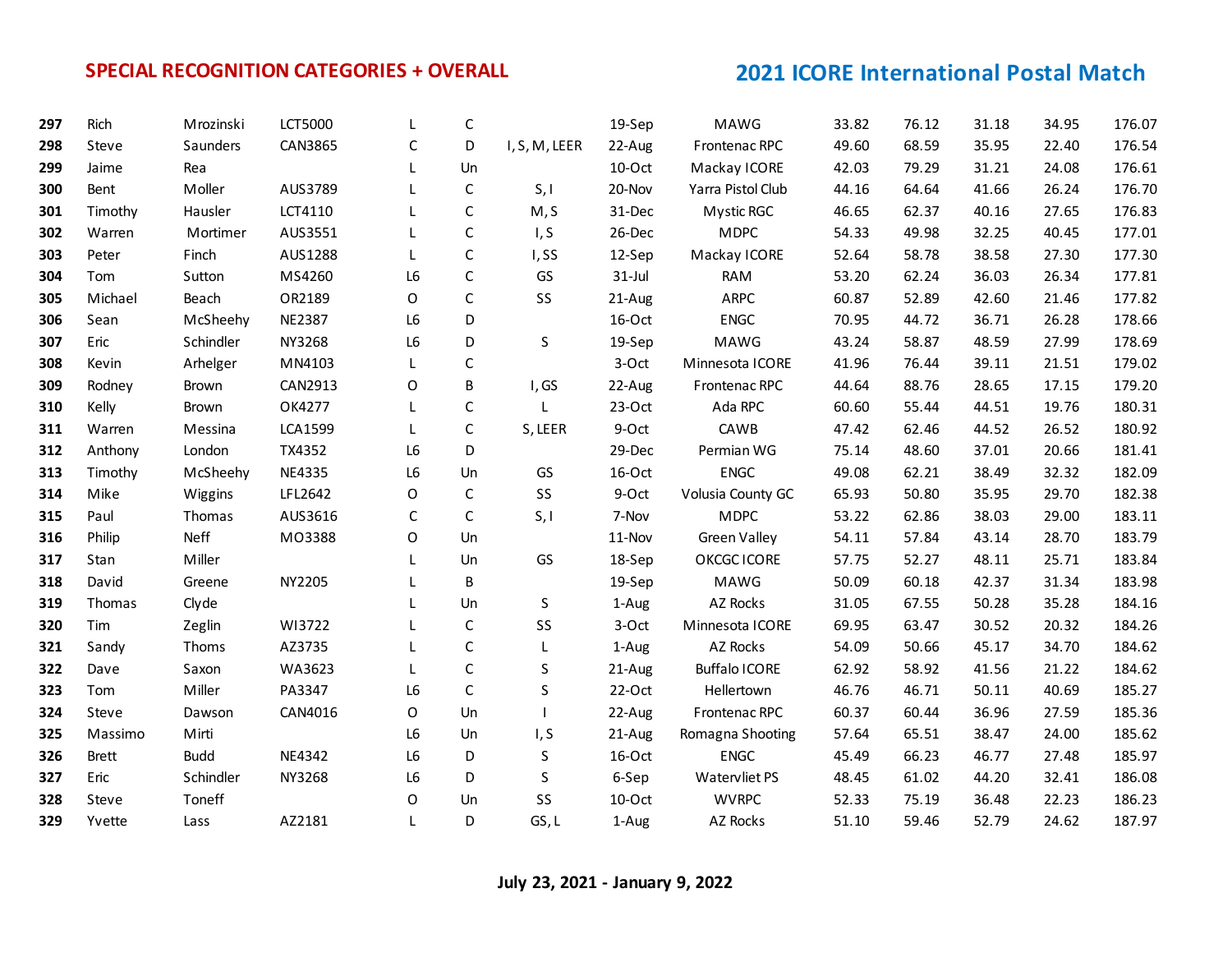| 330 | Rodney       | Brown      | CAN2913        | O              | B            | GS, I   | 21-Aug   | Frontenac RPC        | 36.27 | 82.13 | 49.17 | 20.44 | 188.01 |
|-----|--------------|------------|----------------|----------------|--------------|---------|----------|----------------------|-------|-------|-------|-------|--------|
| 331 | Steve        | Snyder     | IN4093         | O              | D            | GS      | 10-Oct   | <b>WVRPC</b>         | 53.60 | 73.05 | 38.66 | 22.73 | 188.04 |
| 332 | Guillermo    | Lapus      | CAN4014        | C              | Un           | SS, I   | 5-Aug    | Chilliwack           | 57.33 | 69.03 | 40.24 | 21.45 | 188.05 |
| 333 | Michael      | Williams   | LFL2704        | L              | $\mathsf C$  | $\sf S$ | 21-Aug   | <b>Buffalo ICORE</b> | 46.91 | 79.23 | 39.62 | 23.36 | 189.12 |
| 334 | Thomas       | Lockhart   | CAN3852        | O              | D            | SS, I   | 12-Aug   | Chilliwack           | 69.12 | 49.12 | 48.09 | 22.89 | 189.22 |
| 335 | Joe          | Jackson    | M03321         | $\mathsf{C}$   | C            | S, Snub | 11-Nov   | Green Valley         | 57.20 | 64.53 | 44.33 | 23.93 | 189.99 |
| 336 | David        | Pohl       | AUS1076        | O              | C            | I, SS   | 26-Dec   | <b>MDPC</b>          | 60.22 | 68.52 | 38.30 | 23.29 | 190.33 |
| 337 | Graham       | Olufson    | AUS1709        | L              | $\mathsf C$  |         | 19-Sep   | SSAA Q22             | 57.71 | 67.77 | 32.08 | 32.93 | 190.49 |
| 338 | Andy         | Bonetto    | CA3863         | $\mathsf C$    | Un           | S       | 9-Oct    | CAWB                 | 56.38 | 69.60 | 44.99 | 20.06 | 191.03 |
| 339 | Seren        | Lambertsen | NY4101         | $\mathsf{C}$   | $\mathsf{C}$ | S       | 24-Oct   | <b>WPS</b>           | 57.87 | 66.02 | 42.23 | 25.10 | 191.22 |
| 340 | Ed           | Atkinson   |                | L <sub>6</sub> | Un           |         | 21-Aug   | <b>ARPC</b>          | 50.36 | 52.34 | 63.63 | 25.06 | 191.39 |
| 341 | Greg         | Petroski   | M03281         | $\mathsf O$    | $\mathsf C$  | SS      | 11-Nov   | Green Valley         | 87.59 | 54.93 | 29.29 | 19.73 | 191.54 |
| 342 | Jim          | Carr       |                | C              | Un           |         | $23-Oct$ | Ada RPC              | 47.90 | 70.19 | 47.92 | 25.97 | 191.98 |
| 343 | Dan          | Baker      | NY4343         | L              | D            | SS      | 24-Oct   | <b>WPS</b>           | 62.09 | 59.40 | 41.25 | 29.93 | 192.67 |
| 344 | Nicholas     | Turoski    |                | $\mathsf{C}$   | Un           |         | 10-Oct   | Palmetto Gun Club    | 56.76 | 66.28 | 44.59 | 25.36 | 192.99 |
| 345 | Joel         | Forster    |                | $\Omega$       | Un           | LEER, I | 7-Nov    | <b>MDPC</b>          | 69.88 | 59.00 | 38.35 | 26.02 | 193.25 |
| 346 | Craig        | Seymour    | GA3822         | C              | A            | Snub    | 3-Oct    | Minnesota ICORE      | 53.69 | 67.51 | 45.88 | 26.77 | 193.85 |
| 347 | Daniel       | Wisehart   | WY3235         | L              | D            | $\sf S$ | 26-Sep   | <b>Buffalo ICORE</b> | 52.31 | 66.10 | 49.02 | 26.85 | 194.28 |
| 348 | Thomas       | Birchall   |                | $\mathsf{C}$   | Un           |         | 20-Nov   | Yarra Pistol Club    | 64.12 | 63.64 | 39.98 | 26.68 | 194.42 |
| 349 | Jim          | Gauthier   | CT4131         | C              | $\mathsf C$  | S       | 31-Dec   | Mystic RGC           | 55.49 | 61.48 | 38.78 | 39.05 | 194.80 |
| 350 | Barbara      | Thiboduax  | LA1436         | L              | B            | SS, L   | 28-Nov   | Palo Alto            | 48.62 | 86.47 | 38.75 | 21.28 | 195.12 |
| 351 | Christine    | Medina     | CAN4015        | L <sub>6</sub> | Un           | L, S, I | 12-Aug   | Chilliwack           | 50.01 | 76.95 | 44.89 | 23.38 | 195.23 |
| 352 | Tom          | Miller     | PA3347         | C              | $\mathsf{C}$ | S       | $22-Oct$ | Hellertown           | 55.30 | 63.94 | 53.42 | 23.11 | 195.77 |
| 353 | Jon          | Moore      | <b>IN608</b>   | L <sub>6</sub> | Un           | SS      | 10-Oct   | <b>WVRPC</b>         | 53.03 | 64.71 | 43.46 | 35.37 | 196.57 |
| 354 | Riichiro     | Suzuki     | KS4367         | L <sub>6</sub> | D            | $\sf S$ | 29-Aug   | <b>MCPSL</b>         | 49.80 | 59.35 | 60.54 | 27.13 | 196.82 |
| 355 | Michael      | Averre     | WA4361         | L              | D            | GS      | 21-Aug   | ARPC                 | 58.54 | 70.27 | 46.70 | 21.36 | 196.97 |
| 356 | <b>Brett</b> | Ashworth   | AUS3967        | L              | Un           |         | 20-Nov   | Yarra Pistol Club    | 62.91 | 70.40 | 35.80 | 27.95 | 197.06 |
| 357 | Pete         | Franklin   | <b>CAN3599</b> | L              | D            | SS      | 22-Aug   | Frontenac RPC        | 51.56 | 65.45 | 56.02 | 24.82 | 197.85 |
| 358 | Ronald       | Miller     | NE4327         | L <sub>6</sub> | Un           | GS      | 16-Oct   | <b>ENGC</b>          | 54.24 | 69.03 | 52.04 | 22.75 | 198.06 |
| 359 | Ronald       | Miller     | <b>NE4327</b>  | $\mathsf O$    | D            | GS      | 16-Oct   | <b>ENGC</b>          | 76.65 | 59.24 | 38.59 | 24.87 | 199.35 |
| 360 | David        | Gildon     | LOK3016        | $\mathsf C$    | Un           | S       | $23-Oct$ | Ada RPC              | 20.00 | 65.36 | 45.70 | 21.85 | 199.97 |
| 361 | Donald       | Rush       | NE4290         | L <sub>6</sub> | $\mathsf C$  | SS      | 16-Oct   | <b>ENGC</b>          | 48.74 | 66.05 | 63.94 | 22.28 | 201.01 |
| 362 | John         | Tremblay   | OK4267         | L <sub>6</sub> | D            |         | 18-Sep   | OKCGC ICORE          | 56.35 | 67.87 | 43.87 | 33.33 | 201.42 |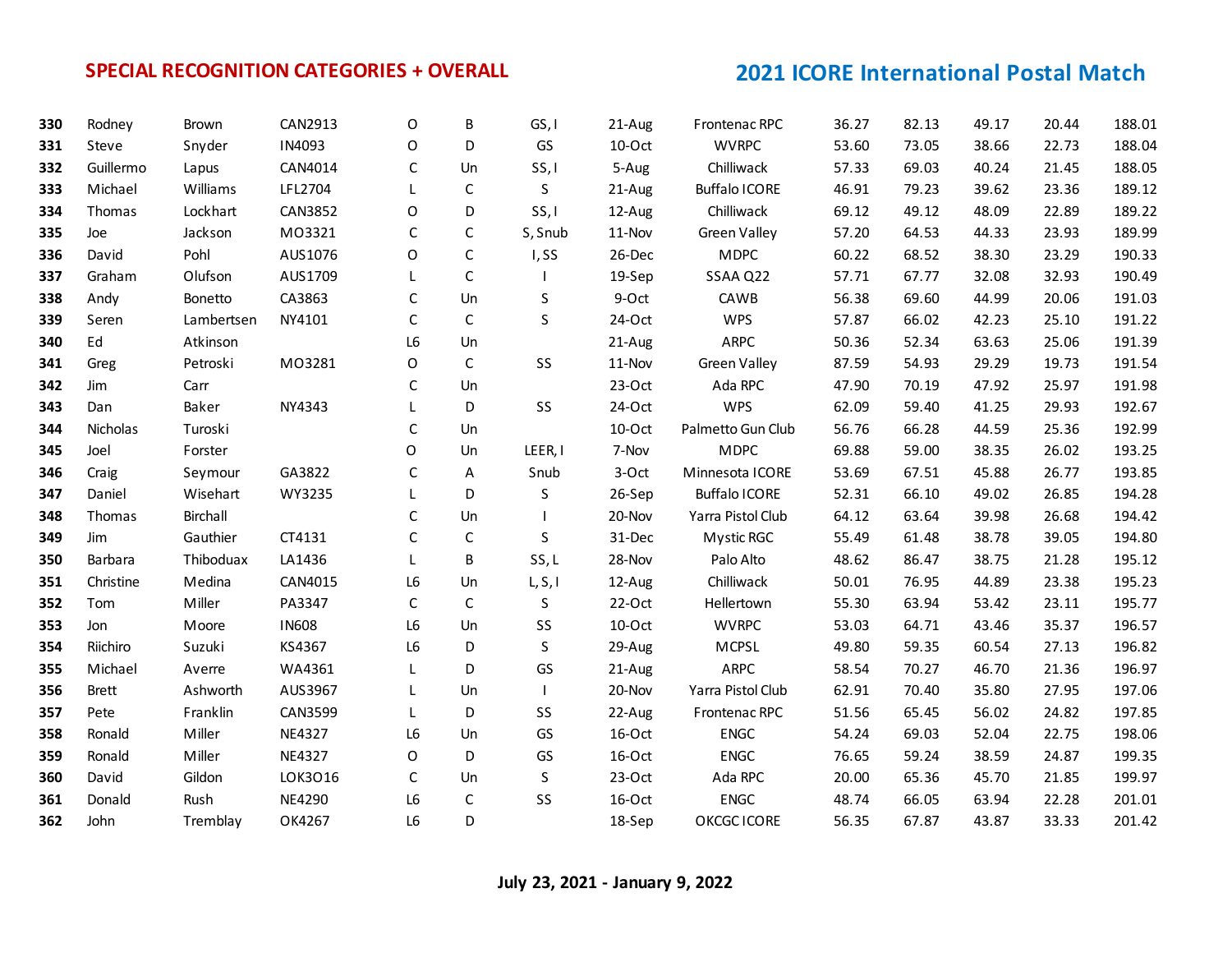| 363 | David     | Gildon             | LOK3016        | L6          | C            | S     | 18-Sep    | OKCGC ICORE          | 61.52 | 63.37 | 53.78 | 22.79 | 201.46 |
|-----|-----------|--------------------|----------------|-------------|--------------|-------|-----------|----------------------|-------|-------|-------|-------|--------|
| 364 | Keith     | Sliger             |                | <b>RF</b>   | Un           | S     | 28-Aug    | Ada RPC              | 63.84 | 51.28 | 45.62 | 42.23 | 202.97 |
| 365 | Jerry     | Pierce             | KS4043         | L           | D            | GS    | 26-Sep    | <b>MCPSL</b>         | 54.73 | 84.00 | 36.05 | 28.25 | 203.03 |
| 366 | John      | Sheerman           |                | L           | Un           | SS, I | 7-Nov     | <b>MDPC</b>          | 69.70 | 70.45 | 38.54 | 24.87 | 203.56 |
| 367 | Alfred    | Sauve              | LGA2809        | C           | $\mathsf C$  | S     | 9-Oct     | Riverbend            | 58.97 | 64.45 | 58.16 | 22.04 | 203.62 |
| 368 | Bob       | Christopher        | NY3117         | C           | $\mathsf{C}$ |       | $23-Oct$  | Genesee WG           | 80.19 | 58.02 | 41.47 | 24.53 | 204.21 |
| 369 | Greg      | Elms               |                | O           | Un           |       | 13-Nov    | Victoria Police PC   | 64.34 | 68.71 | 41.84 | 29.82 | 204.71 |
| 370 | Thomas    | Rubel              |                |             | Un           | SS    | 1-Aug     | AZ Rocks             | 56.29 | 71.23 | 54.64 | 23.63 | 205.79 |
| 371 | Craig     | Salsbury           | WY2836         |             | $\mathsf{C}$ | GS    | 21-Aug    | <b>Buffalo ICORE</b> | 52.97 | 72.83 | 57.33 | 22.67 | 205.80 |
| 372 | Phillip   | Lawrence           | LOK4193        | $\circ$     | D            | SS    | 28-Aug    | Ada RPC              | 61.42 | 70.52 | 48.88 | 25.01 | 205.83 |
| 373 | Phillip   | Lawrence           | LOK4193        | L           | D            | SS    | 18-Sep    | OKCGC ICORE          | 57.44 | 64.56 | 46.72 | 37.49 | 206.21 |
| 374 | Bill      | Lagusis            |                | $\mathsf O$ | Un           | GS    | 8-Aug     | PR&G                 | 52.40 | 94.28 | 41.75 | 17.82 | 206.25 |
| 375 | Thomas    | Ramsey             |                | $\circ$     | Un           |       | $23-Oct$  | Ada RPC              | 71.35 | 65.86 | 47.11 | 22.34 | 206.66 |
| 376 | Julie     | Olufson            | AUS2747        | L           | D            | L, I  | 19-Sep    | SSAA Q22             | 60.67 | 70.56 | 24.05 | 28.05 | 206.69 |
| 377 | Clifford  | Phoenix            | CAN4056        | L           | Un           |       | 31-Aug    | Chilliwack           | 59.59 | 65.40 | 51.77 | 30.16 | 206.92 |
| 378 | Steve     | Reno               | MS4258         | L6          | Un           | S     | $31$ -Jul | <b>RAM</b>           | 58.89 | 73.42 | 48.48 | 26.43 | 207.22 |
| 379 | David     | Canney             |                | C           | Un           | SS    | 19-Sep    | <b>MAWG</b>          | 55.20 | 70.12 | 48.84 | 34.14 | 208.30 |
| 380 | Bob       | Hurd               | FL2413         |             | $\mathsf C$  | GS    | 9-Oct     | Volusia County GC    | 50.88 | 79.74 | 49.20 | 28.51 | 208.33 |
| 381 | Paul      | Thomas             | AUS3616        | C           | $\mathsf{C}$ | S, I  | 20-Nov    | Yarra Pistol Club    | 58.30 | 85.01 | 36.15 | 29.29 | 208.75 |
| 382 | Cholo     | Insua              | CAN4065        | L           | Un           | S, I  | 5-Aug     | Chilliwack           | 63.67 | 73.05 | 38.84 | 34.17 | 209.73 |
| 383 | John      | Sheerman           |                | L           | Un           | I, SS | 26-Dec    | <b>MDPC</b>          | 47.49 | 98.96 | 40.57 | 22.81 | 209.83 |
| 384 | Daniel    | Coon               |                | L           | Un           | GS    | 1-Aug     | AZ Rocks             | 84.78 | 72.77 | 31.85 | 20.50 | 209.90 |
| 385 | Mark      | Thomas             |                | C           | Un           |       | 8-Aug     | PR&G                 | 58.07 | 72.02 | 55.02 | 24.97 | 210.08 |
| 386 | Lucas     | Baumgartner TX4354 |                | L           | D            |       | 29-Dec    | Permian WG           | 79.96 | 57.77 | 39.07 | 36.39 | 210.19 |
| 387 | Mike      | Beresford          | <b>CAN4264</b> | L6          | Un           | S, I  | 12-Aug    | Chilliwack           | 63.10 | 68.87 | 57.61 | 22.37 | 211.95 |
| 388 | Ronald    | Miller             | NE4327         | RF          | Un           | GS    | 16-Oct    | ENGC                 | 75.88 | 44.58 | 50.03 | 41.70 | 212.19 |
| 389 | Jefferson | Hunt               | LMO4083        | L           | Un           |       | 11-Nov    | <b>Green Valley</b>  | 80.37 | 73.03 | 35.83 | 23.65 | 212.88 |
| 390 | Richard   | Fonda              | NY3677         | 0           | D            | SS    | 24-Oct    | <b>WPS</b>           | 74.35 | 56.43 | 54.66 | 27.92 | 213.36 |
| 391 | Michael   | Gregus             | AZ2971         | O           | $\mathsf C$  | GS    | 1-Aug     | AZ Rocks             | 66.40 | 61.87 | 50.41 | 34.85 | 213.53 |
| 392 | John      | Deberry            | MS1751         | L6          | $\mathsf{C}$ | GS    | $31$ -Jul | <b>RAM</b>           | 75.89 | 55.67 | 49.68 | 32.36 | 213.60 |
| 393 | Tom       | Olewine            | LPA9976        | L           | B            | GS    | 24-Sep    | Hellertown           | 77.01 | 76.46 | 37.59 | 24.04 | 215.10 |
| 394 | William   | Litts              | LNY2740        |             | $\mathsf C$  | SS    | 6-Sep     | Watervliet PS        | 74.11 | 60.43 | 55.24 | 25.48 | 215.26 |
| 395 | Richard   | Mackay             | AZ4313         |             | D            | GS    | 1-Aug     | AZ Rocks             | 58.36 | 65.36 | 51.45 | 40.45 | 215.62 |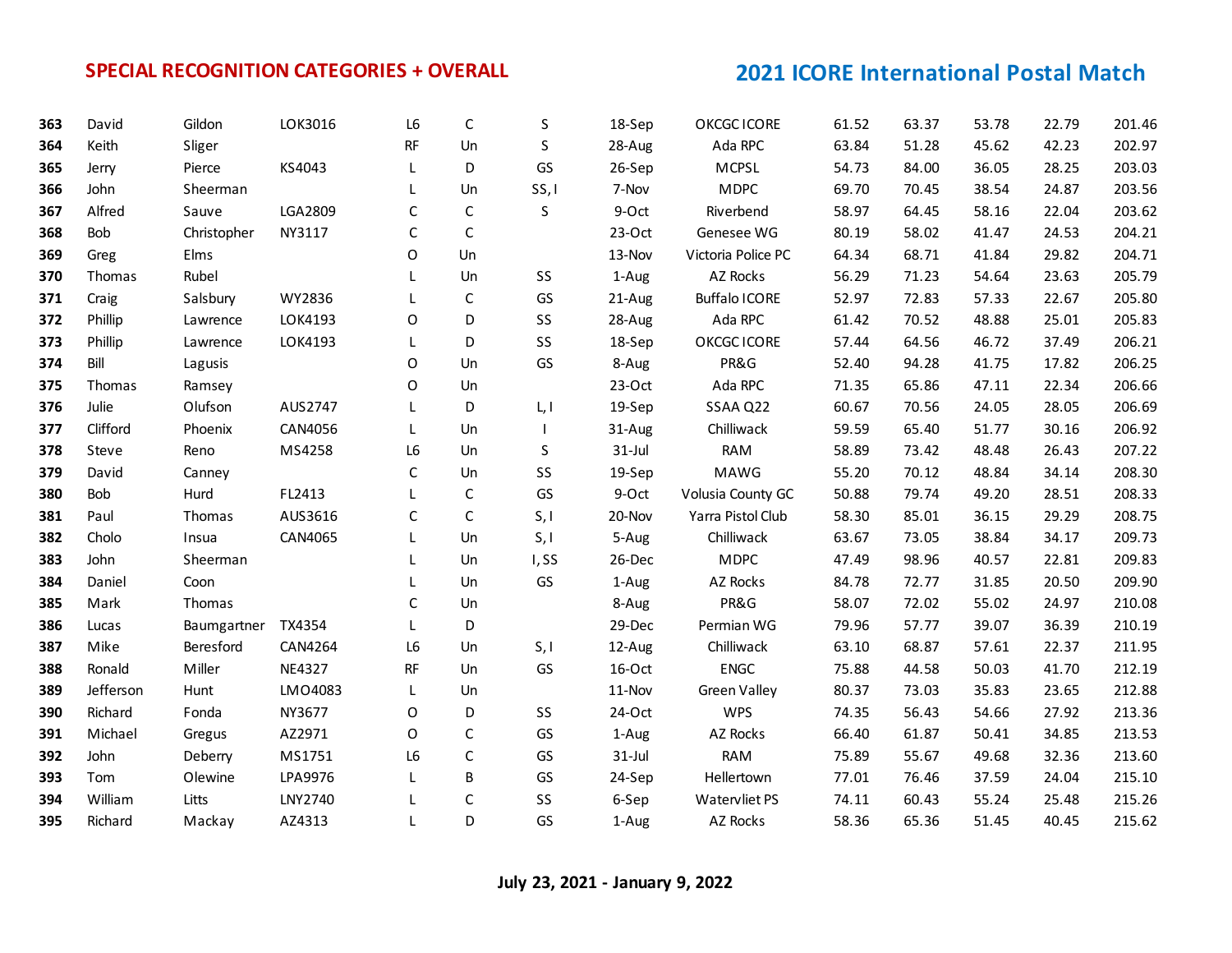| 396 | Clifford | Trait     | LSC4374            | L <sub>6</sub> | D            | SS          | 14-Nov    | Palmetto Gun Club    | 56.51  | 82.84 | 45.17 | 31.64 | 216.16 |
|-----|----------|-----------|--------------------|----------------|--------------|-------------|-----------|----------------------|--------|-------|-------|-------|--------|
| 397 | Vickie   | Gildon    | OK4308             | O              | D            | S, L        | 18-Sep    | OKCGC ICORE          | 76.38  | 61.55 | 45.42 | 33.30 | 216.65 |
| 398 | Massimo  | Mirti     |                    | C              | Un           | I, S        | 21-Aug    | Romagna Shooting     | 66.90  | 68.06 | 51.72 | 30.43 | 217.11 |
| 399 | Errol    | Phillips  |                    | L              | Un           | S           | 12-Sep    | Mackay ICORE         | 67.46  | 67.75 | 50.06 | 32.05 | 217.32 |
| 400 | John     | Tremblay  | OK4267             | L6             | D            |             | 28-Aug    | Ada RPC              | 75.21  | 70.44 | 43.34 | 29.85 | 218.84 |
| 401 | James    | Terpstra  | AZ2403             | C              | $\mathsf{C}$ |             | 8-Aug     | PR&G                 | 43.42  | 61.16 | 53.71 | 60.59 | 218.88 |
| 402 | Bill     | Walter    |                    | L6             | Un           | SS          | 10-Oct    | <b>WVRPC</b>         | 68.38  | 74.99 | 45.55 | 30.58 | 219.48 |
| 403 | Forrest  | Boudreaux | LA1950             | L.             | B            | GS          | 28-Nov    | Palo Alto            | 94.33  | 65.92 | 35.20 | 24.12 | 219.57 |
| 404 | Nicholas | Blaser    |                    | L              | Un           |             | 16-Oct    | <b>ENGC</b>          | 65.96  | 80.12 | 48.00 | 25.88 | 219.96 |
| 405 | Dale     | Nelson    | NY9665             | $\Omega$       | $\mathsf{C}$ | SS, LEER, M | 24-Oct    | <b>WPS</b>           | 92.96  | 60.43 | 44.12 | 24.36 | 221.87 |
| 406 | Keith    | Neumark   | <b>LCANITNUTIN</b> | L <sub>6</sub> | Un           | GS, I       | 21-Aug    | Frontenac RPC        | 58.05  | 70.16 | 66.48 | 27.85 | 222.54 |
| 407 | Chuck    | Cutforth  | CA2332             | 0              | $\mathsf C$  | GS          | 13-Nov    | CAWB                 | 61.65  | 68.30 | 49.25 | 44.33 | 223.53 |
| 408 | Ed       | Thornton  | KS4052             | L6             | D            | S           | 26-Sep    | <b>MCPSL</b>         | 65.92  | 70.76 | 50.94 | 36.84 | 224.46 |
| 409 | Cliff    | Trait     | SC4374             | $\mathsf C$    | Un           | SS          | 9-Jan     | Palmetto Gun Club    | 75.70  | 69.62 | 48.59 | 30.68 | 224.59 |
| 410 | Sean     | Hughes    | CA3905             | RF             | Un           | $\sf S$     | 9-Oct     | CAWB                 | 72.04  | 60.55 | 58.04 | 34.30 | 224.93 |
| 411 | James    | DeLong    | SC4379             | С              | D            | LEER        | 10-Oct    | Palmetto Gun Club    | 70.76  | 81.66 | 42.68 | 29.86 | 224.96 |
| 412 | Joe      | Lopez     | KS4369             | L              | Un           | GS, Mil     | 29-Aug    | <b>MCPSL</b>         | 66.15  | 62.93 | 46.36 | 49.64 | 225.08 |
| 413 | Timothy  | McSheehy  | NE4335             | C              | Un           | GS          | 16-Oct    | <b>ENGC</b>          | 66.53  | 77.39 | 51.60 | 30.12 | 225.54 |
| 414 | Gail     | Venezio   | NY2702             | O              | D            | SS, L       | 6-Sep     | Watervliet PS        | 85.03  | 70.21 | 40.69 | 30.11 | 226.04 |
| 415 | Dano     | Manalo    | FL4166             | L6             | Un           | GS          | 9-Oct     | Volusia County GC    | 61.11  | 83.18 | 47.96 | 33.86 | 226.11 |
| 416 | Clifford | Trait     | LSC4374            | L6             | D            | SS          | $10$ -Oct | Palmetto Gun Club    | 56.22  | 79.26 | 62.38 | 28.70 | 226.56 |
| 417 | William  | Smithem   | SC3617             | $\mathsf{C}$   | D            | SS          | 10-Oct    | Palmetto Gun Club    | 52.80  | 76.33 | 63.40 | 34.13 | 226.66 |
| 418 | Chuck    | Cutforth  | CA2332             | O              | $\mathsf{C}$ | GS          | 9-Oct     | CAWB                 | 54.86  | 93.85 | 51.21 | 27.36 | 227.28 |
| 419 | Donald   | Rush      | <b>NE4290</b>      | RF             | Un           | SS          | 16-Oct    | <b>ENGC</b>          | 79.79  | 52.95 | 72.42 | 23.89 | 229.05 |
| 420 | Errol    | Phillips  |                    | L              | Un           | S           | 10-Oct    | Mackay ICORE         | 49.14  | 88.40 | 58.94 | 32.69 | 229.17 |
| 421 | Robert   | Presley   | AUS2666            | L.             | Un           | I, GS, Mil  | 12-Sep    | Mackay ICORE         | 74.43  | 77.70 | 46.26 | 32.86 | 231.25 |
| 422 | Robert   | Taillon   | CAN4360            | L <sub>6</sub> | Un           | I, S        | 22-Aug    | Frontenac RPC        | 100.73 | 61.07 | 43.34 | 27.42 | 232.56 |
| 423 | Tim      | Toal      | LNY729TOAL         | L              | D            |             | $23-Oct$  | Genesee WG           | 76.35  | 69.44 | 53.34 | 33.92 | 233.05 |
| 424 | Mark     | Gadomski  | SC2678             | $\mathsf{C}$   | D            | S           | 9-Jan     | Palmetto Gun Club    | 80.96  | 74.96 | 51.13 | 26.18 | 233.23 |
| 425 | Lee      | Kremers   | WY4245             | 0              | Un           | $\sf S$     | 26-Sep    | <b>Buffalo ICORE</b> | 73.55  | 98.92 | 41.37 | 19.52 | 233.36 |
| 426 | Greg     | Ostrander | WA3124             | L6             | D            | SS          | 21-Aug    | ARPC                 | 55.32  | 75.34 | 56.59 | 36.64 | 233.69 |
| 427 | Francis  | Forenzo   | NY3647             | L              | D            | GS          | 24-Oct    | <b>WPS</b>           | 90.50  | 68.67 | 46.32 | 29.26 | 234.75 |
| 428 | Kelly    | Campbell  | OK4274             | C              | D            | S           | 28-Aug    | Ada RPC              | 75.76  | 78.25 | 50.34 | 31.15 | 235.50 |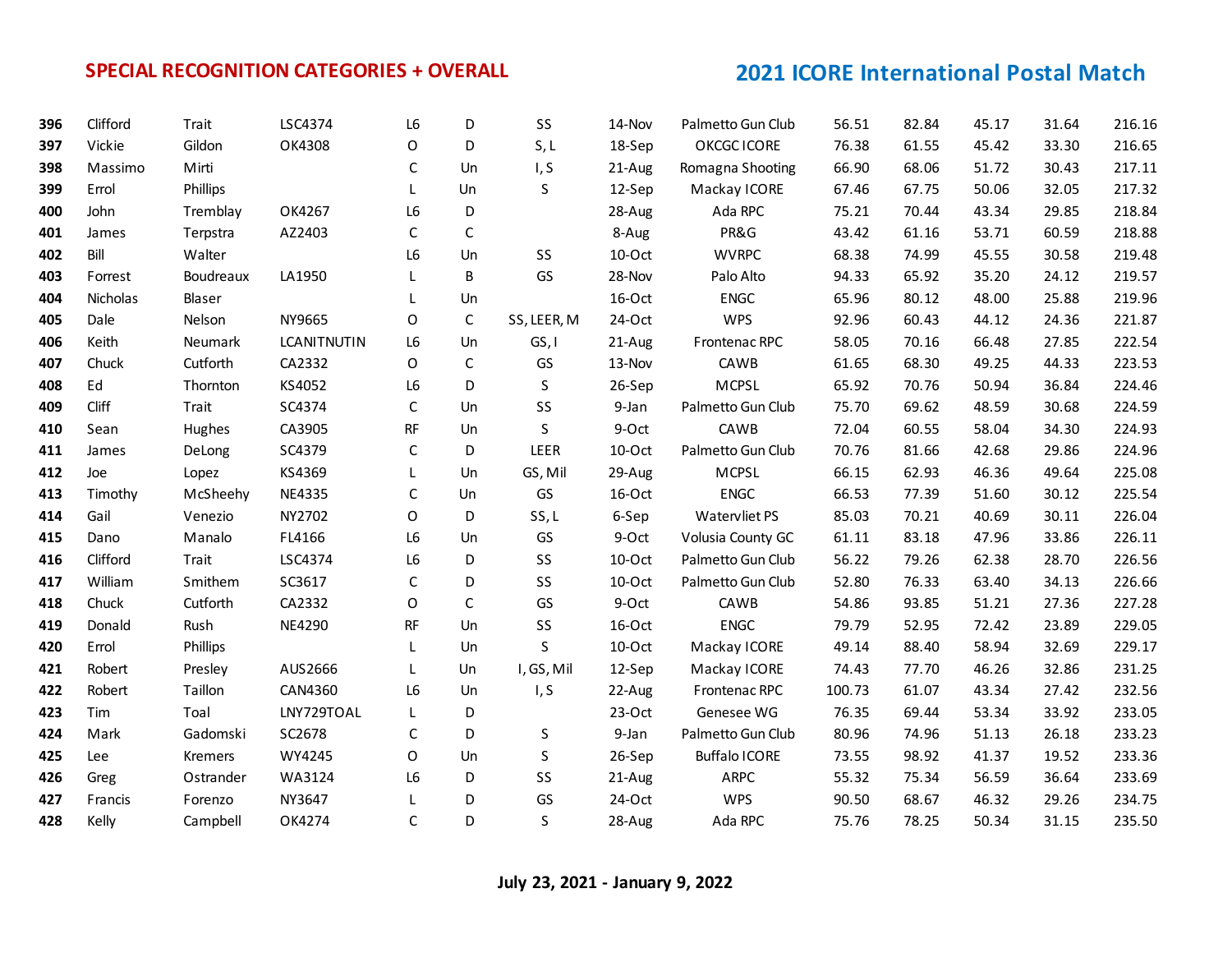| 429 | Daniel   | Higgins       | SC4370  | C              | D            | S          | $10-Oct$  | Palmetto Gun Club    | 68.28  | 72.99  | 62.31 | 31.96 | 235.54 |
|-----|----------|---------------|---------|----------------|--------------|------------|-----------|----------------------|--------|--------|-------|-------|--------|
| 430 | Andy     | Schaffer      |         | L <sub>6</sub> | Un           |            | 10-Oct    | Palmetto Gun Club    | 72.83  | 85.38  | 46.97 | 31.94 | 237.12 |
| 431 | Peter    | Dyer          | CT4149  |                | D            | S          | 31-Dec    | Mystic RGC           | 62.02  | 82.16  | 57.54 | 36.38 | 238.10 |
| 432 | Mark     | Carlson       | OR3671  | L              | D            | SS         | 21-Aug    | ARPC                 | 53.63  | 110.66 | 43.75 | 30.64 | 238.68 |
| 433 | Walt     | Boice         | NY4091  | $\mathsf C$    | D            | GS         | 24-Oct    | <b>WPS</b>           | 72.96  | 76.15  | 56.94 | 33.52 | 239.57 |
| 434 | Kelly    | Brown         | OK4277  | L6             | Un           | L          | 28-Aug    | Ada RPC              | 72.04  | 78.91  | 59.21 | 30.65 | 240.81 |
| 435 | Shawn    | Fairbrother   | CAN3403 | L              | D            | S, I       | 22-Aug    | Frontenac RPC        | 90.88  | 77.38  | 48.05 | 25.52 | 241.83 |
| 436 | Lourence | Russo         |         | 0              | Un           |            | 19-Sep    | SSAA Q22             | 69.66  | 77.13  | 56.31 | 38.74 | 241.84 |
| 437 | Paolo    | Conti         |         | $\mathsf C$    | Un           | I, GS      | 22-Aug    | Romagna Shooting     | 81.56  | 97.18  | 40.57 | 23.23 | 242.54 |
| 438 | Ed       | Thornton      | KS4052  | L6             | D            | S          | 29-Aug    | <b>MCPSL</b>         | 76.24  | 80.74  | 44.75 | 40.87 | 242.60 |
| 439 | Harry    | Rungaldier    | CA9826  | L.             | $\mathsf C$  | GS         | 13-Nov    | CAWB                 | 66.18  | 81.85  | 52.33 | 42.45 | 242.81 |
| 440 | Joseph   | <b>Butler</b> |         | C              | Un           | SS         | $10$ -Oct | <b>WVRPC</b>         | 76.03  | 76.13  | 62.01 | 29.08 | 243.25 |
| 441 | Rodney   | Clarkson      |         | C              | Un           | SS         | 6-Sep     | Watervliet PS        | 83.55  | 96.59  | 41.52 | 27.51 | 249.17 |
| 442 | Philip   | Ferguson      | CAN3213 |                | D            | SS, I      | 22-Aug    | Frontenac RPC        | 63.31  | 112.98 | 46.04 | 26.93 | 249.26 |
| 443 | James    | DeLong        | SC4379  | C              | D            | LEER       | 12-Dec    | Palmetto Gun Club    | 85.50  | 70.37  | 63.11 | 30.89 | 249.87 |
| 444 | Jim      | Gross         | LAZ1812 | L              | $\mathsf C$  | GS         | 1-Aug     | AZ Rocks             | 77.89  | 77.70  | 61.45 | 32.98 | 250.02 |
| 445 | Mark     | O'Shea        |         | L6             | Un           |            | 21-Aug    | <b>ARPC</b>          | 66.21  | 64.99  | 59.57 | 59.58 | 250.35 |
| 446 | Robert   | Presley       | AUS2666 | L.             | Un           | GS, Mil, I | $10$ -Oct | Mackay ICORE         | 85.49  | 86.22  | 45.76 | 35.86 | 253.33 |
| 447 | Andy     | Schaffer      |         | C              | Un           | S          | 9-Jan     | Palmetto Gun Club    | 70.51  | 95.30  | 52.96 | 35.20 | 253.96 |
| 448 | Paul     | Benson        | AZ4306  | L              | Un           | SS         | 8-Aug     | PR&G                 | 53.05  | 55.05  | 85.13 | 60.93 | 254.16 |
| 449 | Andy     | Schaffer      |         | L6             | Un           |            | 14-Nov    | Palmetto Gun Club    | 68.83  | 105.36 | 50.30 | 29.68 | 254.17 |
| 450 | David    | Greene        | NY2205  | C              | $\mathsf C$  |            | 24-Oct    | <b>WPS</b>           | 55.09  | 65.95  | 93.77 | 41.17 | 255.98 |
| 451 | Andy     | Bonetto       | CA3863  | $\mathsf O$    | B            |            | 11-Sep    | CAWB                 | 145.01 | 41.34  | 44.94 | 25.82 | 257.11 |
| 452 | John     | Tremblay      | OK4267  | C              | Un           |            | $23-Oct$  | Ada RPC              | 87.16  | 80.80  | 57.98 | 31.63 | 257.57 |
| 453 | Daniel   | Higgins       | SC4370  | $\mathsf{C}$   | D            |            | 9-Jan     | Palmetto Gun Club    | 77.10  | 95.06  | 55.69 | 32.40 | 260.25 |
| 454 | William  | Smithem       | SC3617  | $\mathsf{C}$   | D            | SS         | 14-Nov    | Palmetto Gun Club    | 52.14  | 102.22 | 72.15 | 37.22 | 263.73 |
| 455 | Tom      | Venezio       | NY2701  | O              | D            | SS         | 6-Sep     | Watervliet PS        | 86.86  | 84.02  | 67.09 | 27.95 | 265.92 |
| 456 | Don      | Rimai         | LNY3179 | C              | D            |            | $23-Oct$  | Genesee WG           | 77.95  | 80.69  | 83.25 | 26.55 | 268.44 |
| 457 | Andy     | Schaffer      |         | L <sub>6</sub> | Un           |            | 12-Dec    | Palmetto Gun Club    | 87.46  | 79.21  | 68.53 | 35.13 | 270.33 |
| 458 | David    | Reppert       |         | L              | Un           | GS         | $10$ -Oct | <b>WVRPC</b>         | 67.37  | 118.04 | 57.29 | 30.07 | 272.77 |
| 459 | Daniel   | Higgins       | SC4370  | C              | D            | S          | 12-Dec    | Palmetto Gun Club    | 87.30  | 94.50  | 59.62 | 35.17 | 276.59 |
| 460 | Craig    | Salsbury      | WY2836  | L6             | Un           | SS         | 26-Sep    | <b>Buffalo ICORE</b> | 81.00  | 91.33  | 69.44 | 35.04 | 276.81 |
| 461 | Harry    | Rungaldier    | CA9826  | L              | $\mathsf{C}$ | GS         | 9-Oct     | CAWB                 | 68.03  | 87.33  | 86.42 | 36.18 | 277.96 |